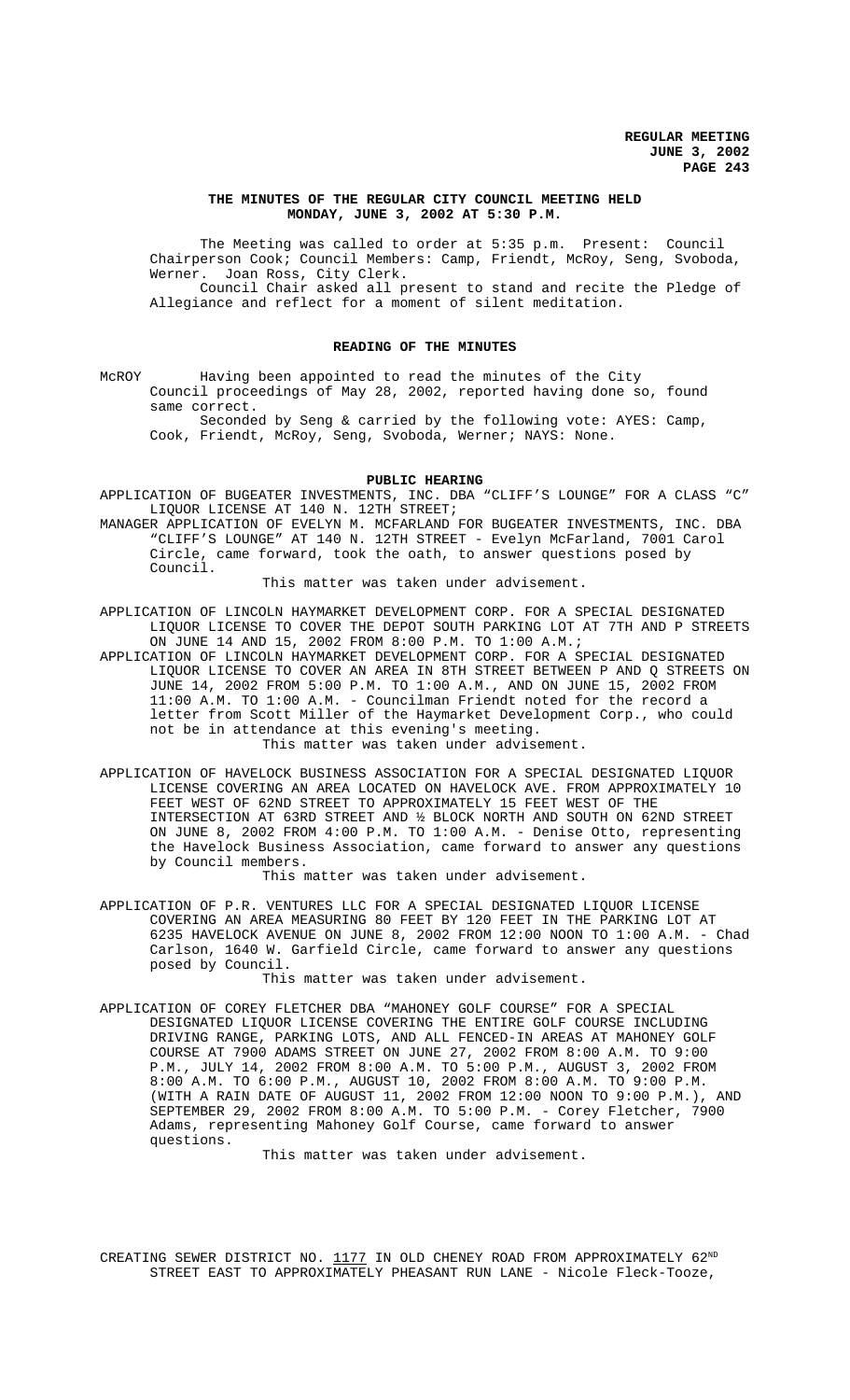> Public Works Dept., came forward to explain why this Bill is being withdrawn. Councilman Friendt asked Ms. Fleck-Tooze to explain the difference between Ordinances and the process of the Executive Orders. This matter was taken under advisement.

AMENDING CHAPTER 5.04 OF THE LINCOLN MUNICIPAL CODE RELATING TO ALCOHOLIC LIQUOR BY AMENDING SECTION 5.04.062 TO PROVIDE THAT MISREPRESENTATIONS AND/OR OMISSIONS ON APPLICATIONS FOR SPECIAL DESIGNATED LICENSES SHALL CONSTITUTE GROUNDS FOR DENIAL OR CANCELLATION OF SUCH LICENSE; AMENDING SECTION 5.04.064 TO PROVIDE ADDITIONAL REQUIREMENTS AND LIMITATIONS FOR SPECIAL DESIGNATED LICENSES REQUESTING HOURS OF OPERATION FOR ONE OR MORE LICENSES ANY TIME BETWEEN 12:01 A.M. THE DAY OF ANY UNIVERSITY OF NEBRASKA HOME FOOTBALL GAME THROUGH 6:30 A.M. THE FOLLOWING DAY AND TO PROVIDE AN EXCEPTION TO THE REQUIREMENTS FOR STATE GOVERNMENT APPLICATION AND PROVIDING AN EFFECTIVE DATE OF 6/1/03 - Councilwoman McRoy asked City Attorney, Dana Roper to clarify the SDL applications from last year's process. Mr. Roper explained it would make the applications more orderly and if they are not completed properly, could constitute grounds for denial or cancellation. Discussion among Council members ensued and it was decided to place the bill on pending. Councilman Svoboda reminded members that this bill would not go into effect until June of 2003, so there would be time to make amendments to such.

This matter was taken under advisement.

SPECIAL PERMIT 1970 - APPLICATION OF CHUCK SALEM DBA "FAST BREAK, INC." FOR AUTHORITY TO SELL ALCOHOLIC BEVERAGES FOR CONSUMPTION OFF THE PREMISES ON PROPERTY GENERALLY LOCATED AT 4801 RANDOLPH STREET - Mark Hunzeker, 530 S. 13th St., Suite B, representing "Fast Break, Inc." He explained that this property had once been an eyesore to the community and now is going to be a brand new structure making quite an improvement to the neighborhood. Mr. Hunzeker stated the mitigation plan for reduction in distance to the next residential space, the hours of operation being reduced to close at midnight and sale of alcohol ending at 10:00 p.m. He stated that their efforts far exceed the requirements that are made by the Planning Dept.

Councilman Werner asked if anyone was present in the audience from the neighborhood.

Chuck Salem, applicant, came forward and said he did attend the semiannual meeting of the neighborhood and 35 people were present. He stated that he had had a response from Steve Noble, the Pres. of the neighborhood association and they reported to him they had no opposition to the sale of alcohol. Hugh McDermott, Principal at Millard Lefler Middle School was also approached to see about his concerns regarding the sales of alcohol. Mr. Salem reflected on his business reputation of 47 years and not having any conflict with sales of alcohol at his other businesses.

Councilwoman Seng thanked him for meeting with the neighborhood association and asked if he had made contact with Tabitha.

Councilman Svoboda asked if they had one manager on record with each liquor license.

Councilman Werner explained there was a precedence in place to turn these applications down and asked why they proceeded with a new building.

Mr. Salem stated that the last time they built, this particular ordinance was not in place.

Officer Russ Fosler, LPD was called forward to ask why the Police Dept. had denied this application. He stated that the denial was due to the distance rules.

Council Chair Cook asked City Attorney, Dana Roper, how we go about policing the mitigation plan. Mr. Roper replied that this becomes a part of the special permit conditions of this bill.

Robb, Otte, 201 N. 8th Street, Suite 300, Attorney representing Quinn-C Corporation and Jim Carveth, President. He explained that Mr. Carveth believed Mr. Salem to be a good business partner and they proceeded to clear these blighted lots to build a new convenience store. It is also felt that this store is needed in the neighborhood. Mr. Ott concluded by asking for the Council members support in making this happen.

Richard Shoeman, 2620 Sewell, came forward to ask if the Sinclair station across the street will be given the same consideration if they should decide to sell beer as well.

Danny Walker, 427 E St., came forward to state that he found it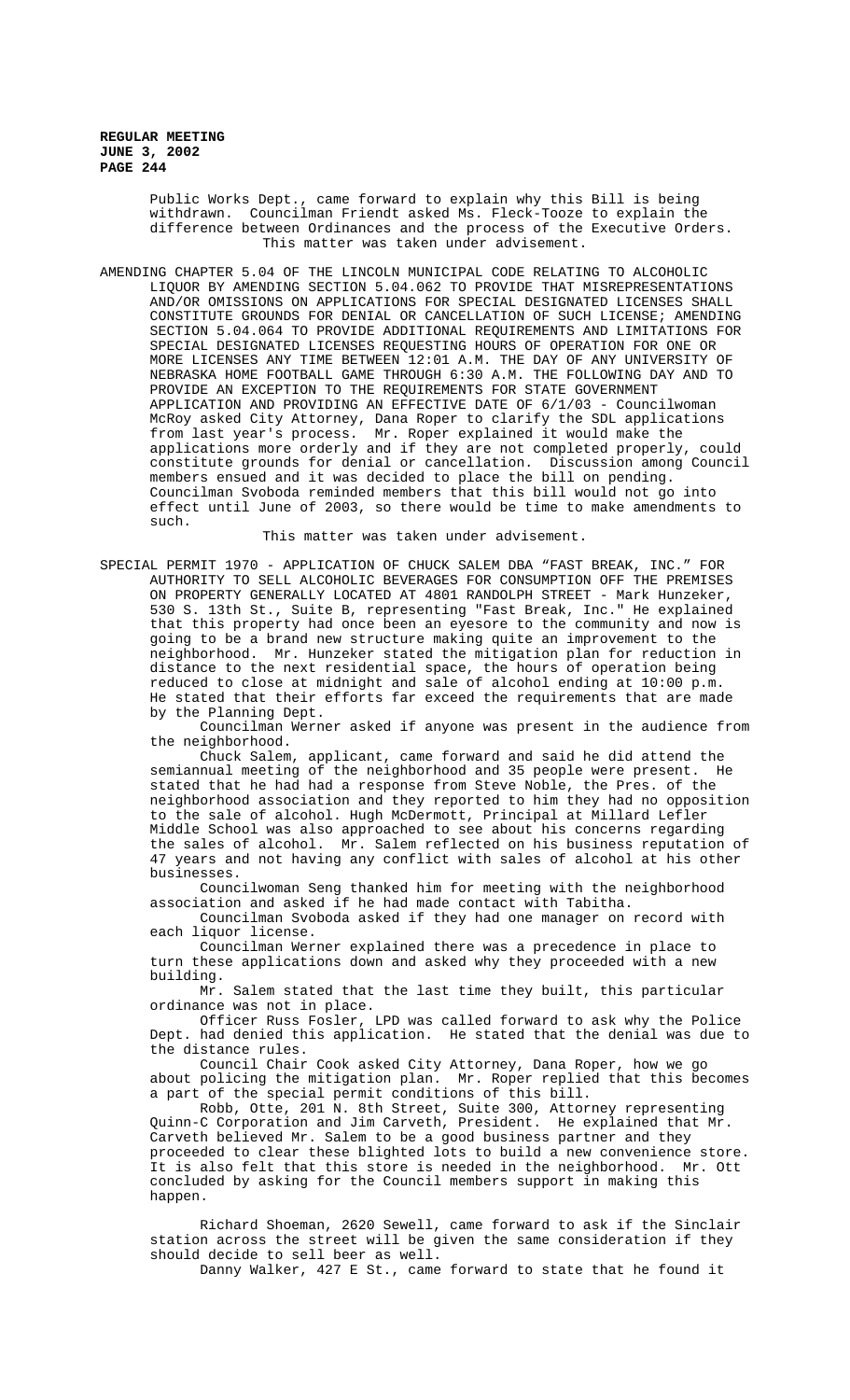hard to believe that they didn't know the laws involved before they built this convenience store.

Mark Hunzeker came forward to present his rebuttal. He stated that Fast Break had met all the terms in mitigation and they should be allowed to have this special permit granted.

This matter was taken under advisement.

ASSESSING PROPERTY OWNERS FOR THE COST OF SNOW REMOVAL BY THE CITY FROM SIDEWALKS ADJACENT TO THEIR PROPERTY DURING THE WINTER OF 2001-2002 - John Tavlin, 2323 Winding Ridge Rd., came forward and handed out a memorandum written regarding how the laws are to be enforced regarding snow removal in the City of Lincoln. He owns the property at 5836 Woodstock Avenue and it has been vacant since 2000. He stated he did not receive notice regarding the mandatory snow removal; he has historical data regarding the snow fall on the dates reported and he felt that the bill sent by Public Works was two times as much as actual removal would have been.

Councilman Svoboda stated he appreciated all the information that was given by Mr. Tavlin. However the snow fall amount on January 31st was 5" and was not removed until February 7th.

Nicole Fleck-Tooze, Public Works, came forward to explain the billing system and that staff time does need to be included in the cost as part of the overhead. The Inspection fees have been reviewed by the The Inspection fees have been reviewed by the City Attorney's office.

Councilwoman McRoy stated that we all needed to be good neighbors and be responsible in our efforts for snow removal.

Dana Roper, City Attorney, came forward to state the city ordinance Chapter 14.80.110 requires citizens to remove snow by 9:00 a.m. the following morning after a snow storm.

Councilman Camp made a motion to delay for one week. The motion failed for a lack of a second.

Danny Walker, 427 E St. came forward to ask how improper notification has an impact on personal injury.

Councilman Camp warned Mr. Walker that it is improper of him to ask questions of staff.

This matter was taken under advisement.

APPROVING THE INTENT TO CREATE A BUSINESS IMPROVEMENT DISTRICT IN THE NORTH 27TH STREET REDEVELOPMENT PROJECT AREA, GENERALLY LOCATED AT N. 26TH STREET ON THE WEST TO 28TH STREET ON THE EAST AND FROM O STREET ON THE SOUTH TO FAIR STREET ON THE NORTH AND PRIMARILY INCLUDING THOSE PROPERTIES ABUTTING 27TH STREET - Anthony Bonelli, President of the North 27th Business Association came forward in favor of the Business Improvement District.

This matter was taken under advisement.

**7:00 P.M. BREAK 7:20 P.M. RECONVENED**

AUTHORIZING APPROVAL OF AN AGREEMENT FOR THE REDEVELOPMENT OF THE OLD FEDERAL BUILDING AT 129 N. 10TH STREET BETWEEN THE CITY OF LINCOLN AND NUSTYLE DEVELOPMENT CORPORATION UNDER THE NEBRASKA COMMUNITY DEVELOPMENT LAW - Dallas McGee, Urban Development came forward to present the plan for NuStyle Development to redevelop the Old Federal Building. He gave a brief background history on the building and reviewed the goals of the redevelopment process.

Tammy Barrett, co-owner of NuStyle Development Co., came forward to relate to Council some history of her company and other places where they have worked in Omaha. She stated that she and her brother, who are co-owners are very passionate about historic preservation and keeping the buildings they own in tip-top shape.

Various Council Members queried Ms. Barrett regarding their ownership of buildings, rental rates, new apartment square footage, parking spaces, etc.

Steve Weber of Bahr, Vermeer, Haecker Architects, came forward and gave a presentation with site plans as to what NuStyle has had designed to date for the Old Federal Building. They plan to utilize all four floors, plus the basement for parking.

Councilwoman Seng asked about the Comfort Station, as it did not appear to be included in the redevelopment plans.

Bill Cunningham, Leland Consulting Group, came forward and stated he was involved in the Investment Strategy Study in 1998. He gave a comparative example of downtown Denver area and that the historic rehabilitation has been a critical piece of strategy for their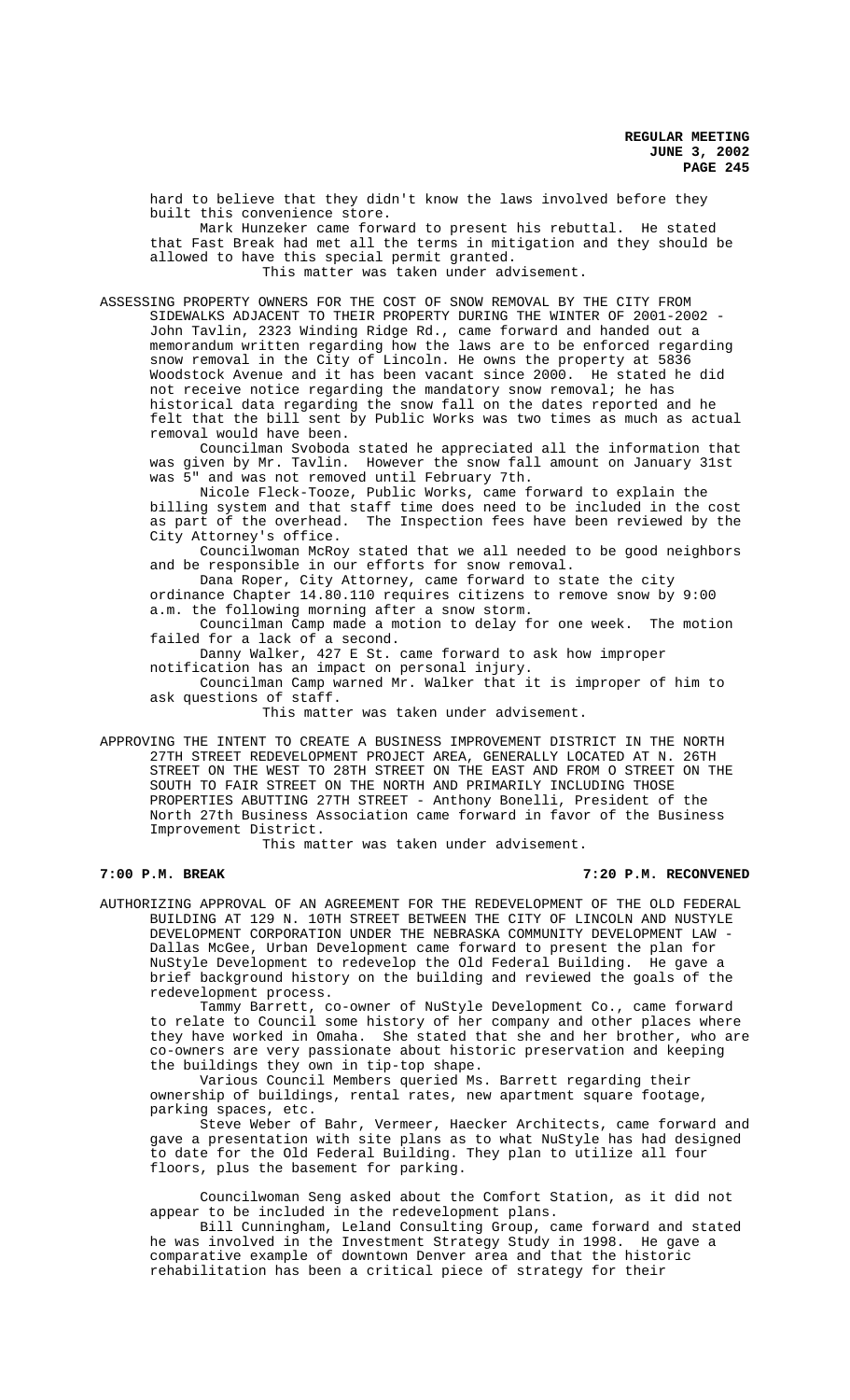> revitalization. He is in favor of the plan to redevelop the Old Federal Building.

> Richard Keith, 1201 O St., Suite 101, representing Great Plains Appraisal, came forward. He stated our firm was retained by Urban Development to provide a real estate appraisal on the Old Federal Building property. Estimating market value of the unencumbered, fee simple estate on the property as it existed. Our estimate reflected the market value as if available to its highest and best use.

Wayne Drummond, Dean of the College of Architecture at UNL, came forward and stated he had the privilege of serving on the committee to help s elect the final contractor. He felt the process was well conducted and he was in favor of this project.

Charlie Meyer, Chair of the Downtown Lincoln Association came forward in support of the project.

Lisa Kelly, Downtown Neighborhood Association, came forward in support of the redevelopment.

Michael Carpenter, Pres. of the Lincoln Haymarket Development Corporation, 7631 Air Drive, came forward in support of the project. The group of people he represents has seen the proposal and has endorsed this project wholeheartedly.

Tamara Andreasen, 1700 Preamble Ln., member of Updowntowners, came forward and had a hand out giving 10 points regarding the benefits of downtown living. She was in favor of the redevelopment project.

Bruce Bohrer, Lincoln Chamber of Commerce, came forward in support of this project.

Jeff Ford, 141 N. 9th Street, Manager of the Holiday Inn, came forward in support of the redevelopment project.

Robin Eschlin, 750 North 86th Street, representing FMA Realty & LIBA, gave statistics relative to leasing space in buildings such as the Old Federal Bldg. Her company FMA, would be interested in doing leasing to management services.

Linnie Green, General Manager of Embassy Suites, came forward in support of the redevelopment plan. This building is the gateway as you come off the freeway and it would be nice to see it as a vibrant, well lighted building, rather than the present condition of it.

Joel Pedersen, Asst. City Attorney, came forward to give Council some background on the provisions of the agreement that had been drafted. He highlighted these key provisions in the redevelopment agreement: historic tax credits for the city, historic preservation easements, being able to retain the right of first refusal, retention of the reciprocal use for the Court Room area and historic preservation review and a mutual cooperation provision. The city is acting as a community development authority and that is how we get to use the tax increment financing and that is all spelled out in the agreement. It is in the resolution, that plan amendment did authorize the Urban Development Director to pursue private development of the Old Federal Bldg. and that was done in December of 2000 and it was approved by the City Council. He pointed out that the state statutes are clear in regards to TIF Funds that private redevelopment is preferred.

Tad Fraizer, 3020 Kucera, came forward in favor of the redevelopment of Old Federal Bldg.

# **9:30 P.M. BREAK 9:38 P.M. RECONVENED**

Steve Flanders, 6420 Eastshore Dr., came forward and presented statistics for the Council to consider regarding rental space, should they decide to keep the building as city property. He stated he has a neutral position regarding the redevelopment.

Dan Marvin, 2523 Woods Blvd. came forward in opposition to the sale of the Old Federal Bldg.

Melinda Pearson, 2007 Park Avenue, Architect, came forward and stated she felt that the Old Federal Building was not a liability, it is rather a landmark asset. She stated she felt the City would not benefit in selling the building.

Ross Hecht, 2724 Stafford Ave., came forward in opposition to the sale of Old Federal.

Lily Blase, President of the Historic Preservation Assoc., came forward to state she felt the city needed to preserve Old Fed as a quality public facility. She asked that the group from the audience stand to be recognized, who were also in agreement that this building should not be sold.

Rich Shoeman, 2626 Sewell, came forward in opposition. He would like to see the building preserved as it is.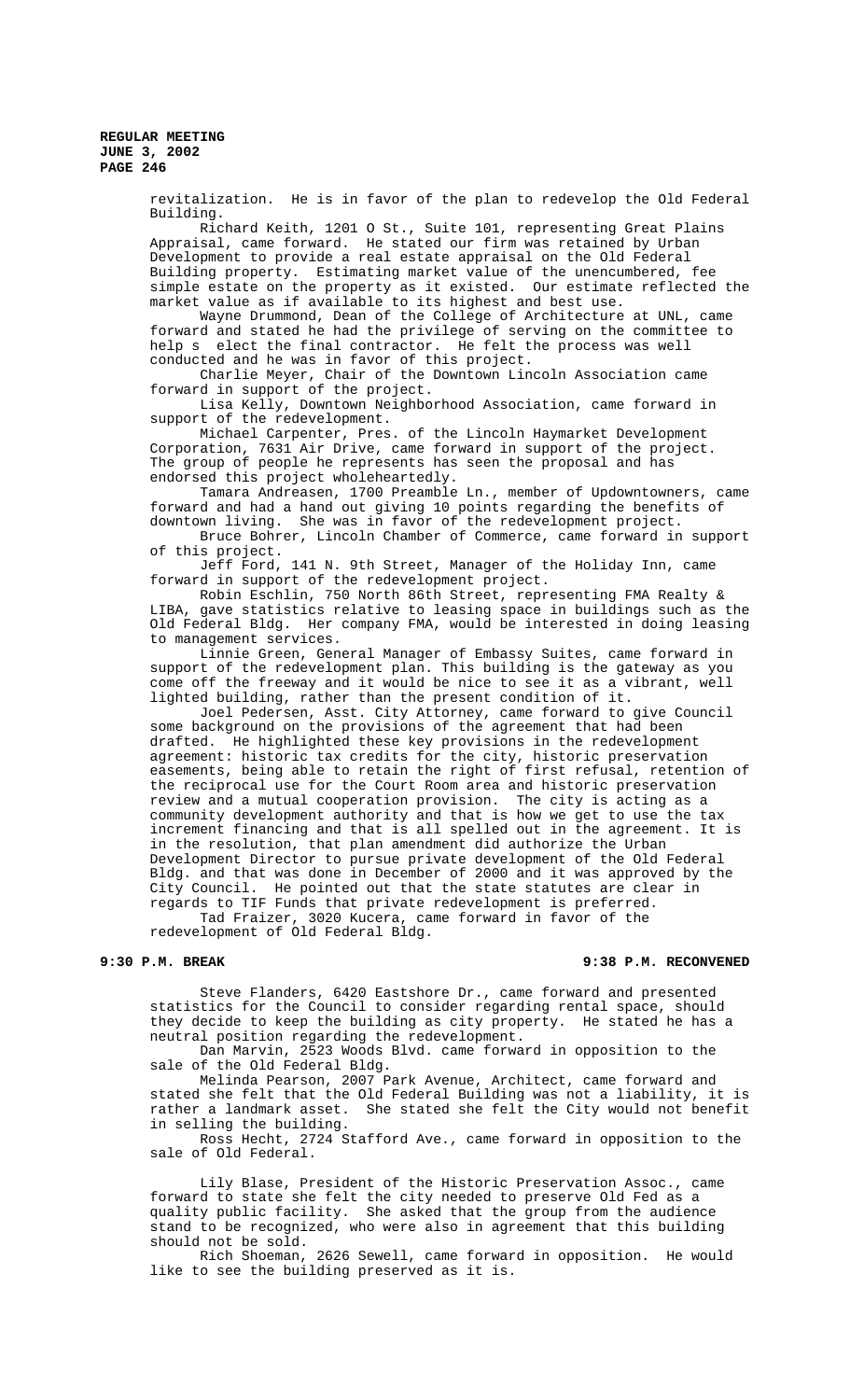Peter Bleed, 1315 N. 37th Street, came forward and stated that the plan before the Council would threaten the long term integrity of the building.

Kent Winston, 1915 D Street, came forward in opposition. With the given amounts of office space needed by both City and County, it does not make sense to sell this building.

Craig Grote, 4935 Huntington St., came forward in opposition. Roxanne Smith, 711 Peach Street, came forward in opposition. She suggested that this location would be good for the main Public Library.<br>Danny Walker, 427 E Street, came forward in opposition. He stated Danny Walker, 427 E Street, came forward in opposition.

we could afford to spend \$12-\$13M for a ballpark and another \$4M for a bridge to the ballpark, but we can't afford to renovate this building. Dan Lutz, 3915 Apple Street, came forward in opposition to the

Eileen Bergt, 1908 Euclid, member of Preservation Association of Lincoln, and is concerned about the historic easements. She was in opposition to the redevelopment plan.

Marlene Rickertsen, 8130 Dundee Drive, was in opposition to the sale of the building. Two new proposals to buy Old Fed are on the table and in my opinion, they are both better ideas than giving the building away to NuStyle.

Hal Allen, 2320 Sheridan Blvd., came forward in opposition to the redevelopment plan. We haven't heard what it would cost to rehab the building. Cecil Steward would have us believe it would cost \$18-\$20 Another estimate given was \$7 million. I question how you can make an informed decision when you don't have an accurate cost benefit analysis.

Keith Dubos, 1712 E Street, Architect, came forward in opposition to the redevelopment plan.

Jo Gutgsell, 2105 B Street, former Council Member, came forward saying it was a mistake several years ago to put the Old Federal Building on the surplus property list. She suggested that the Council meet with the County Board of Commissioners and let them purchase the building or at least use it for office space as well. Also noted was that tours should be given of this historic building.

Councilman Svoboda wanted to set the record straight that there has never been a formal offer from the County regarding this building. Council Chair Cook questioned the Comfort Station location and if

it had been surplused. Dana Roper, City Attorney, stated that the Comfort Station building had never been surplused. However, with a majority vote, this could be done by the Council.

Joel Pedersen, Asst. City Attorney, came forward and stated that it made sense to include this property. Adding the Comfort Station to the property does not add a positive or negative value to the appraisal. NuStyle or the restaurant owner would be required to have insurance on the dock area, therefore protecting the city against claims.

Jon Carlson, 1445 South 20th, came forward and stated this would be a drastic change to this building. If maintenance is a problem for this property, then we as the city, should be better landlords.

Mary Roseberry Brown, 1423 F Street, came forward in opposition to this project. She purported the developers would not be permanent owners and then would the next owners abide by what the City desired done with this building.

Steve Kiene,  $720\overline{1}$  N. 7th St., came forward in opposition. He spoke in favor of the numbers that Mr. Flanders and Mr. Marvin shared earlier and thought they were fairly accurate. With the savings of \$10M over the next 25 years by not moving out of Old Federal. Why couldn't we take the money that we would be saving and use that money each year to pay TIF money to NuStyle to develop another building downtown every year. He used the example of the Sharp Bldg. which is for sale and it would hold more than 43 apartments. He wanted the City to maintain ownership of the building, restore the courtroom and public areas and make information about this building available.

Councilman Camp asked Mr. Kiene about his father's offer that was received and if it was legitimate. Mr. Kiene replied yes it was.

Carol Brown, 2201 Elby Circle, came forward in opposition. suggested to council that a vote this evening would be a bad reflection on all of the Council members.

Jim Layman, Real Estate Consultant, came forward and gave updated statistics to the Council, from what he had given them earlier in Pre-Council meetings.

Melissa Dirr, 442 South 28th Street, representing State Historic Preservation Assoc., came forward in opposition to this plan.

Ed Zimmer, Planning Dept., came forward to answer questions on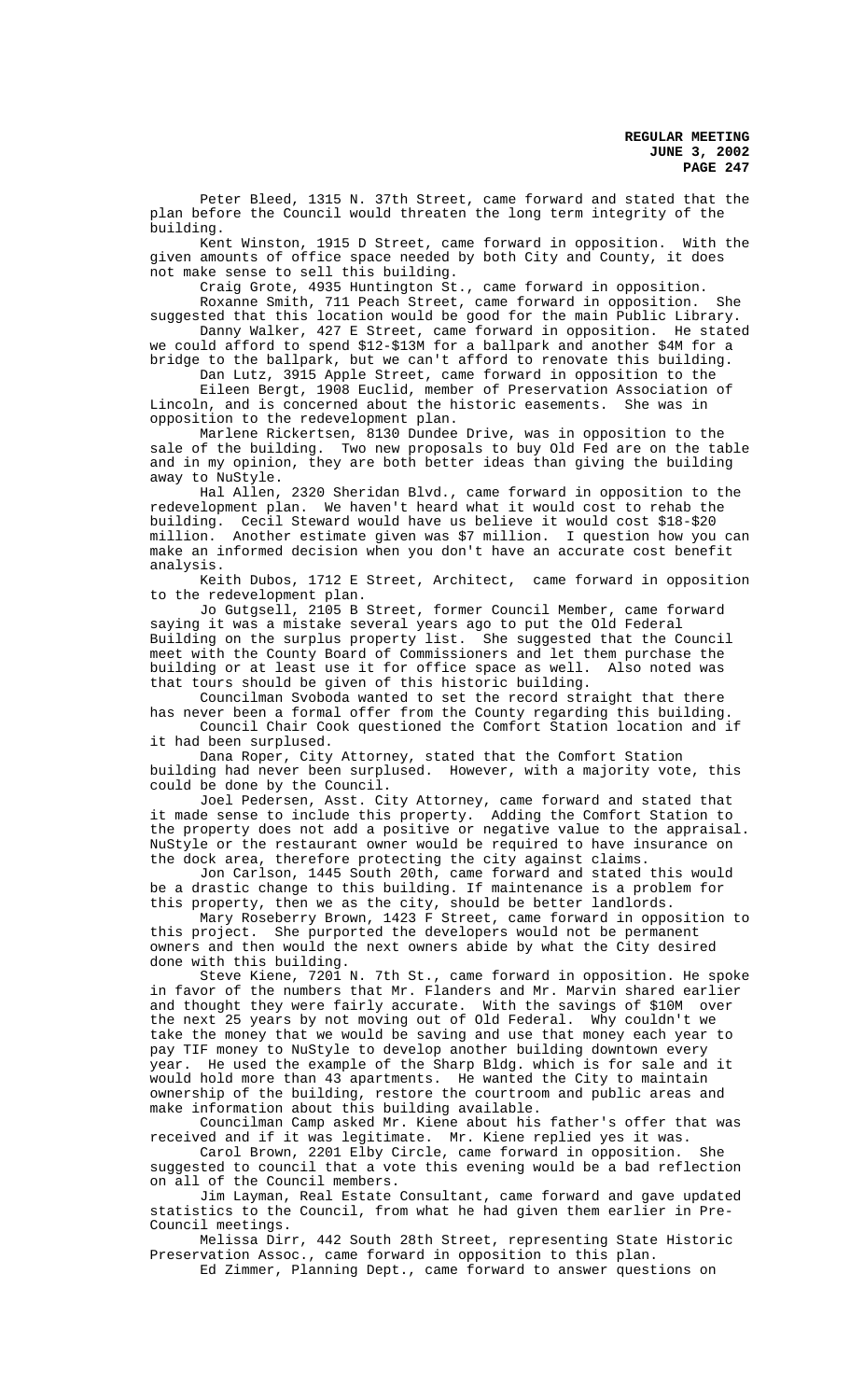landmark status. Since 1985 that building has been eligible to be listed on National Register of Historic places. We have local landmark designation, which puts it under the protection of Chapter 27.57 of the zoning code, which specifies a set of preservation guidelines and review of those changes specified in those guidelines. We would retain the ownership of the historic easements and administer it through the preservation commission with staffing by the Planning Dept.

Cecil Steward, 124 N. 11th Street, came forward to give his rebuttal for the Urban Development Dept. He reinforced that this sale would be a key ingredient to the P Street revitalization plan. He stated that this is a good investment in the future of downtown Lincoln.

Scott Dodge, 1915 West 5th Street, came forward and stated he was neither for or against this plan. He had come home late from work and realized that this meeting was still going on and suggested the Council do this at a daytime hour, and delay the action on this item. This matter was taken under advisement.

## **MISCELLANEOUS BUSINESS**

Craig Groat, 4935 Huntington, came forward to express his opinions regarding the 1920 City Charter which prohibited selling City Property over the value of \$5,000. This charter was removed from the City Charter in the 1960's. He told the Council they had acted grossly irresponsible this evening.

Council Chair Cook gaveled Mr. Groat out of order and asked him to not discuss the Old Federal Bldg. topic any further.

This matter was taken under advisement. Marcie Gaino, 2109 Q Street, came forward to request the JAVA team to please notify the property owners of revisions of time lines and

changes to the project, so that they may be kept informed. Joel Pedersen, Asst. City Attorney replied that the notices are sent out when funds are available. Councilwoman Seng suggested Ms. Gaino contact Glen Johnson or Amy at Public Works regarding this so that her name can be added to the property owners list.

This matter was taken under advisement.

#### **\*\* END OF PUBLIC HEARING \*\***

# **COUNCIL ACTION**

#### **LIQUOR RESOLUTIONS**

APPLICATION OF BUGEATER INVESTMENTS, INC. DBA "CLIFF'S LOUNGE" FOR A CLASS "C" LIQUOR LICENSE AT 140 N. 12TH STREET - CLERK read the following resolution, introduced by Ken Svoboda, who moved its adoption for approval.<br><u>A-81513</u> BE

BE IT RESOLVED by the City Council of the City of Lincoln, Nebraska:

That after hearing duly had as required by law, consideration of the facts of this application, the Nebraska Liquor Control Act, and the pertinent City ordinances, the City Council recommends that the application of Bugeater Investments, Inc. dba "Cliff's Lounge" for a Class "C" liquor license at 140 N. 12th Street, Lincoln, Nebraska, for the license period ending October 31, 2002, be approved with the condition that the premise complies in every respect with all city and state regulations. The City Clerk is directed to transmit a copy of this resolution to the Nebraska Liquor Control Commission. Introduced by Ken Svoboda

Seconded by Seng & carried by the following vote: AYES: Camp, Cook, Friendt, McRoy, Seng, Svoboda, Werner; NAYS: None.

MANAGER APPLICATION OF EVELYN M. MCFARLAND FOR BUGEATER INVESTMENTS, INC. DBA "CLIFF'S LOUNGE" AT 140 N. 12TH STREET - CLERK read the following resolution, introduced by Ken Svoboda, who moved its adoption for approval:

A-81514 MHEREAS, Bugeater Investments, Inc. dba "Cliff's Lounge" located at 140 N. 12th Street, Lincoln, Nebraska has been approved for a Retail Class "C" liquor license, and now requests that Evelyn M. McFarland be named manager;

WHEREAS, Evelyn M. McFarland appears to be a fit and proper person to manage said business.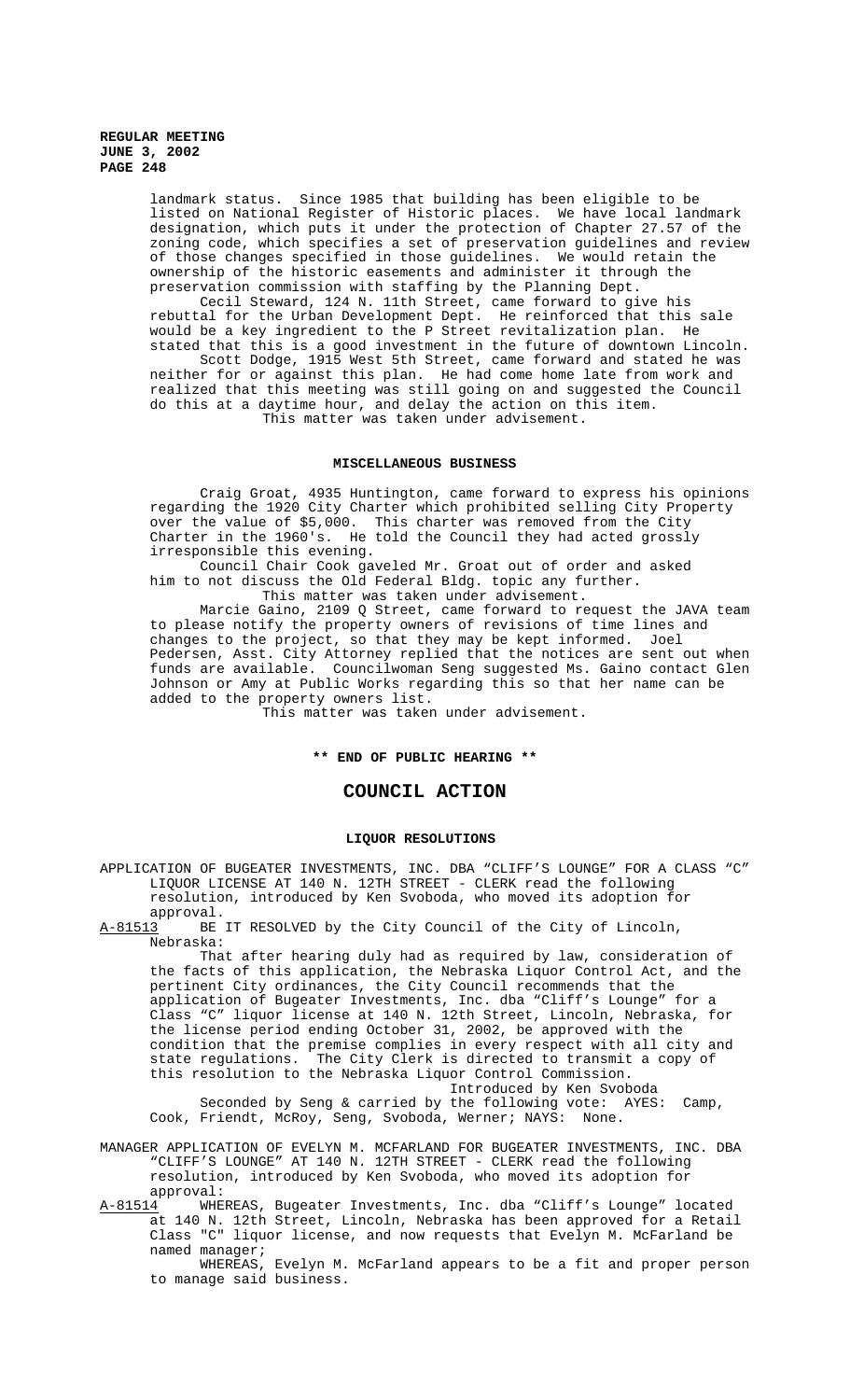NOW, THEREFORE, BE IT RESOLVED by the City Council of the City of Lincoln, Nebraska:

That after hearing duly had as required by law, consideration of the facts of this application, the Nebraska Liquor Control Act, and the pertinent City ordinances, the City Council recommends that Evelyn M. McFarland be approved as manager of this business for said licensee. The City Clerk is directed to transmit a copy of this resolution to the Nebraska Liquor Control Commission.

Introduced by Ken Svoboda Seconded by Seng & carried by the following vote: AYES: Camp, Cook, Friendt, McRoy, Seng, Svoboda, Werner; NAYS: None.

APPLICATION OF LINCOLN HAYMARKET DEVELOPMENT CORP. FOR A SPECIAL DESIGNATED LIQUOR LICENSE TO COVER THE DEPOT SOUTH PARKING LOT AT 7TH AND P STREETS ON JUNE 14 AND 15, 2002 FROM 8:00 P.M. TO 1:00 A.M. - CLERK read the following resolution, introduced by Ken Svoboda, who moved its adoption for approval:<br>A-81515 BE IT RI

BE IT RESOLVED by the City Council of the City of Lincoln, Nebraska:

That after hearing duly had as required by law, consideration of the facts of this application, the Nebraska Liquor Control Act, and the pertinent City ordinances, the City Council recommends that the application of Lincoln Haymarket Development Corp. for a Special Designated License to cover the Depot South parking lot at 7th and P Streets, Lincoln, Nebraska, on June 14 and 15, 2002 between the hours of 8:00 p.m and 1:00 a.m., be approved with the condition that the premise complies in every respect with all City and State regulations and with the following requirements:

1. Identification to be checked, wristbands required on all parties wishing to consume alcohol.

2. Adequate security shall be provided for the event.<br>3. The area requested for the permit shall be separat

The area requested for the permit shall be separated from the public by a fence or other means.

4. Responsible alcohol service practices shall be followed. BE IT FURTHER RESOLVED the City Clerk is directed to transmit a

copy of this resolution to the Nebraska Liquor Control Commission. Introduced by Ken Svoboda

Seconded by Seng & carried by the following vote: AYES: Camp, Cook, Friendt, McRoy, Seng, Svoboda, Werner; NAYS: None.

APPLICATION OF LINCOLN HAYMARKET DEVELOPMENT CORP. FOR A SPECIAL DESIGNATED LIQUOR LICENSE TO COVER AN AREA IN 8TH STREET BETWEEN P AND Q STREETS ON JUNE 14, 2002 FROM 5:00 P.M. TO 1:00 A.M., AND ON JUNE 15, 2001 FROM 11:00 A.M. TO 1:00 A.M. - CLERK read the following resolution, introduced by Ken Svoboda, who moved its adoption for approval:<br>A-81516 BE IT RESOLVED by the City Council of the City of Lincoln BE IT RESOLVED by the City Council of the City of Lincoln,

Nebraska:

That after hearing duly had as required by law, consideration of the facts of this application, the Nebraska Liquor Control Act, and the pertinent City ordinances, the City Council recommends that the application of Lincoln Haymarket Development Corporation for a Special Designated License to cover an area in 8th Street between P and Q Streets, Lincoln, Nebraska, on June 14, 2002 between the hours of 5:00 p.m. and 1:00 a.m., and on June 15, 2002 between the hours of 11:00 a.m. to 1:00 a.m. be approved with the condition that the premise complies in every respect with all City and State regulations and with the following requirements:

1. Identification to be checked, wristbands required on all

- parties wishing to consume alcohol.
- 2. Adequate security shall be provided for the event.<br>3. The area requested for the permit shall be separat
- The area requested for the permit shall be separated from the public by a fence or other means.

4. Responsible alcohol service practices shall be followed.

BE IT FURTHER RESOLVED the City Clerk is directed to transmit a copy of this resolution to the Nebraska Liquor Control Commission.

Introduced by Ken Svoboda

Seconded by Seng & carried by the following vote: AYES: Camp, Cook, Friendt, McRoy, Seng, Svoboda, Werner; NAYS: None.

APPLICATION OF HAVELOCK BUSINESS ASSOCIATION FOR A SPECIAL DESIGNATED LIQUOR LICENSE COVERING AN AREA LOCATED ON HAVELOCK AVE. FROM APPROXIMATELY 10 FEET WEST OF 62ND STREET TO APPROXIMATELY 15 FEET WEST OF THE INTERSECTION AT 63RD STREET AND ½ BLOCK NORTH AND SOUTH ON 62ND STREET ON JUNE 8, 2002 FROM 4:00 P.M. TO 1:00 A.M. - CLERK read the following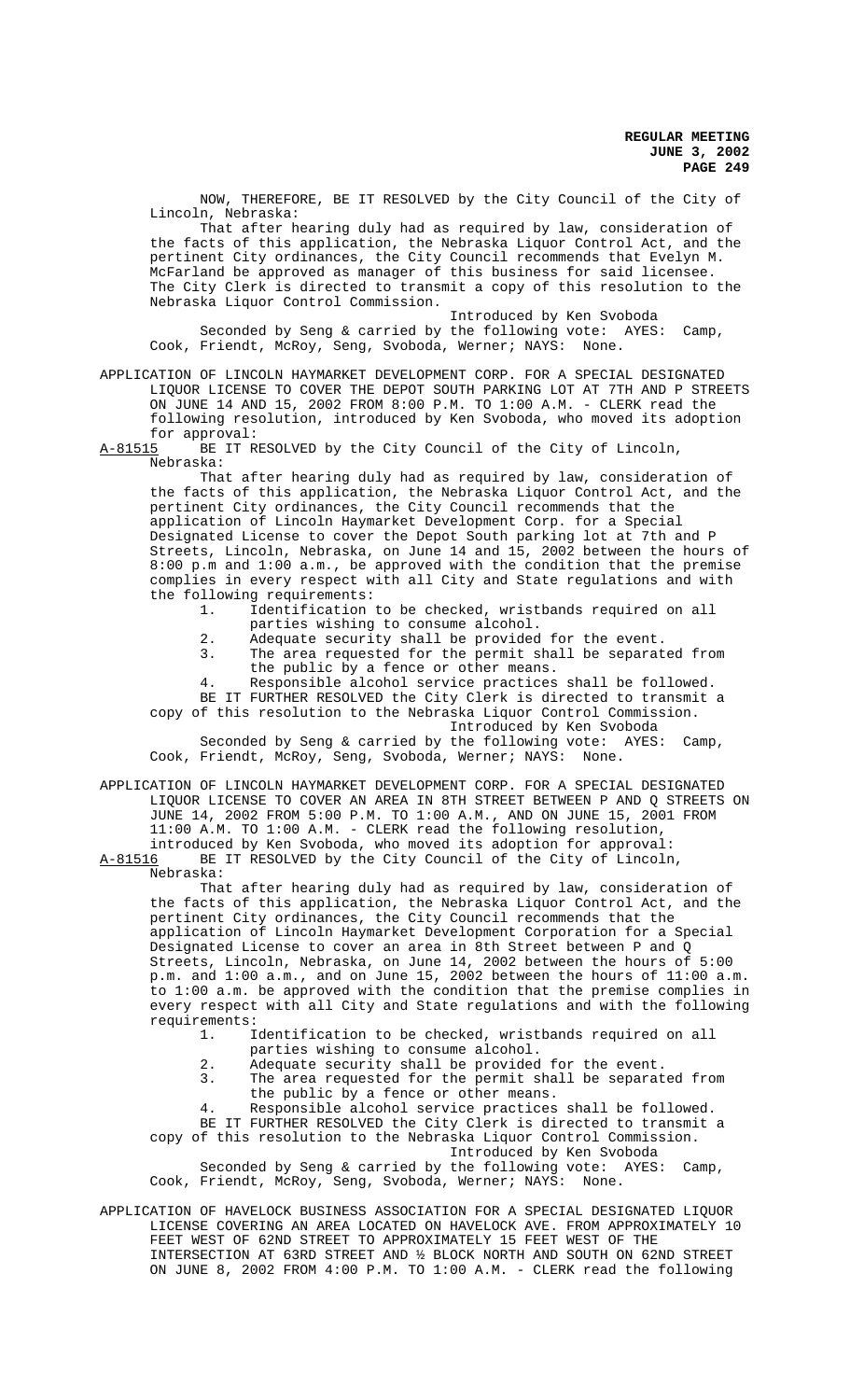resolution, introduced by Ken Svoboda, who moved its adoption for approval:

A-81517 BE IT RESOLVED by the City Council of the City of Lincoln, Nebraska:

That after hearing duly had as required by law, consideration of the facts of this application, the Nebraska Liquor Control Act, and the pertinent City ordinances, the City Council recommends that the application of Havelock Business Association for a Special Designated License to cover a portion of Havelock Avenue from approximately 10 feet west of 62nd Street to approximately 15 feet west of the intersection at 63rd Street and ½ block north and south on 62nd Street, as shown on the attached drawing, on June 8, 2002, between the hours of 4:00 p.m. and 1:00 a.m., be approved with the condition that the premise complies in every respect with all City and State regulations and with the following requirements:

1. Identification to be checked, wristbands required on all parties wishing to consume alcohol.

- 2. Adequate security shall be provided for the event.
- 3. The area requested for the permit shall be separated from the public by a fence or other means.
- 4. Responsible alcohol service practices shall be followed. BE IT FURTHER RESOLVED the City Clerk is directed to transmit a copy of this resolution to the Nebraska Liquor Control Commission. Seconded by Seng & carried by the following vote: AYES: Camp, Cook, Friendt, McRoy, Seng, Svoboda, Werner; NAYS: None.

APPLICATION OF P.R. VENTURES LLC FOR A SPECIAL DESIGNATED LIQUOR LICENSE COVERING AN AREA MEASURING 80 FEET BY 120 FEET IN THE PARKING LOT AT 6235 HAVELOCK AVENUE ON JUNE 8, 2002 FROM 12:00 NOON TO 1:00 A.M. - CLERK read the following resolution, introduced by Ken Svoboda, who moved its adoption for approval:<br>A-81518 BE IT RESOLVED by the City

BE IT RESOLVED by the City Council of the City of Lincoln, Nebraska:

That after hearing duly had as required by law, consideration of the facts of this application, the Nebraska Liquor Control Act, and the pertinent City ordinances, the City Council recommends that the application of P.R. Ventures L.L.C. for a Special Designated License to cover an area measuring 80 feet by 120 feet in the parking lot at 6235 Havelock Avenue, Lincoln, Nebraska, on the 8th day of June, 2002 between the hours of 12:00 noon and 1:00 a.m., be approved with the condition that the premise complies in every respect with all City and State regulations and with the following requirements:

- 1. Identification to be checked, wristbands required on all parties wishing to consume alcohol.
- 2. Adequate security shall be provided for the event.<br>3. The area requested for the permit shall be separat
- The area requested for the permit shall be separated from the public by a fence or other means.

4. Responsible alcohol service practices shall be followed. BE IT FURTHER RESOLVED the City Clerk is directed to transmit a copy of this resolution to the Nebraska Liquor Control Commission.

Introduced by Ken Svoboda

Seconded by Seng & carried by the following vote: AYES: Camp, Cook, Friendt, McRoy, Seng, Svoboda, Werner; NAYS: None.

APPLICATION OF COREY FLETCHER DBA "MAHONEY GOLF COURSE" FOR A SPECIAL DESIGNATED LIQUOR LICENSE COVERING THE ENTIRE GOLF COURSE INCLUDING DRIVING RANGE, PARKING LOTS, AND ALL FENCED-IN AREAS AT MAHONEY GOLF COURSE AT 7900 ADAMS STREET ON JUNE 27, 2002 FROM 8:00 A.M. TO 9:00 P.M., JULY 14, 2002 FROM 8:00 A.M. TO 5:00 P.M., AUGUST 3, 2002 FROM 8:00 A.M. TO 6:00 P.M., AUGUST 10, 2002 FROM 8:00 A.M. TO 9:00 P.M. (WITH A RAIN DATE OF AUGUST 11, 2002 FROM 12:00 NOON TO 9:00 P.M.), AND SEPTEMBER 29, 2002 FROM 8:00 A.M. TO 5:00 P.M. - CLERK read the following resolution, introduced by Ken Svoboda, who moved its adoption for approval:<br>A-81519 BE IT R

BE IT RESOLVED by the City Council of the City of Lincoln, Nebraska:

That after hearing duly had as required by law, consideration of the facts of this application, the Nebraska Liquor Control Act, and the pertinent City ordinances, the City Council recommends that the application of Corey Fletcher d/b/a Mahoney Golf Course for a Special Designated License to cover the entire golf course including driving range, parking lots, and all fenced-in areas at Mahoney Golf Course at 7900 Adams Street, Lincoln, Nebraska, on June 27, 2002 from 8:00 a.m. to 9:00 p.m., July 14, 2002 from 8:00 a.m. to 5:00 p.m., August 3, 2002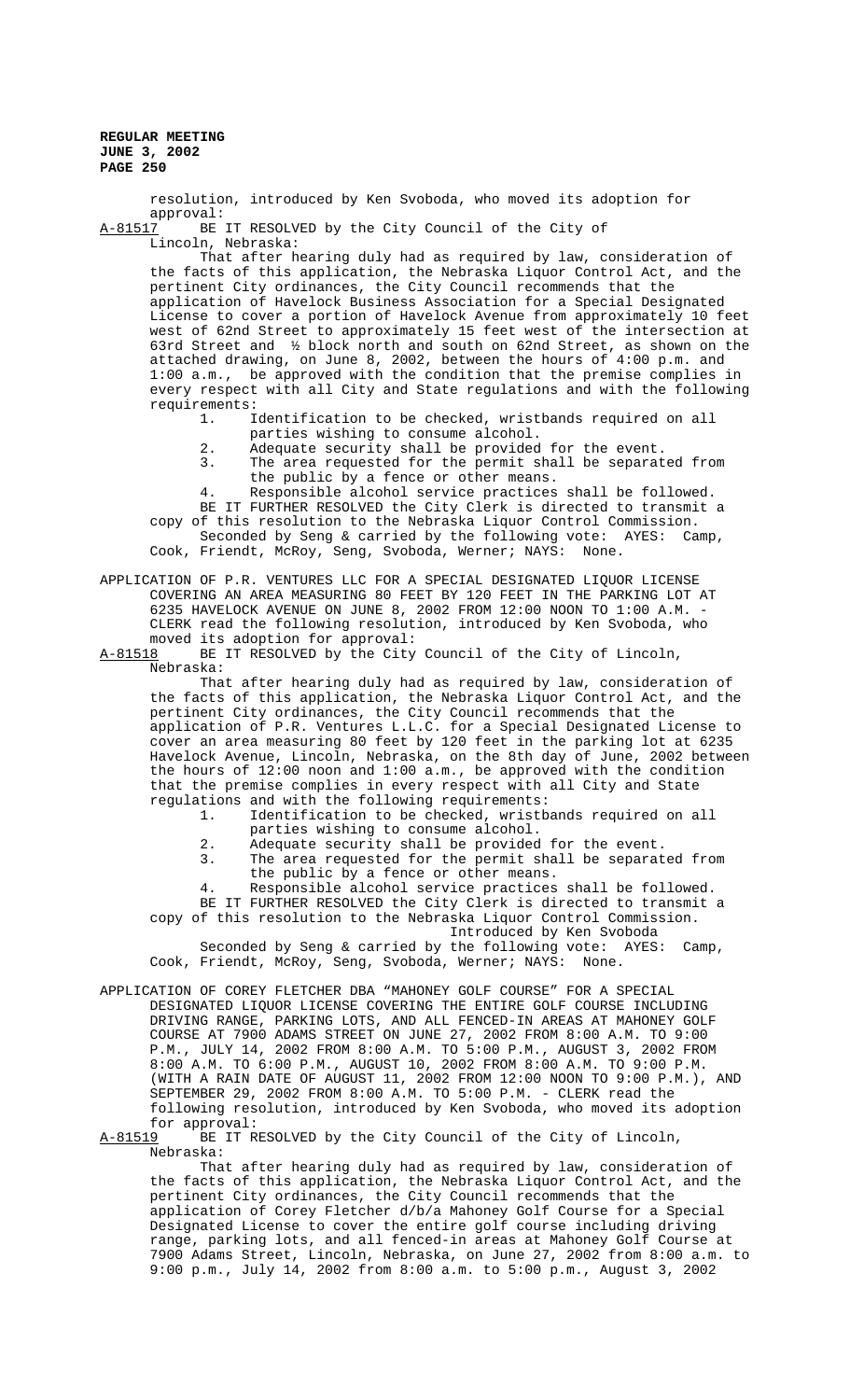from 8:00 a.m. to 6:00 p.m., August 10, 2002 from 8:00 a.m. to 9:00 p.m. (with a rain date of August 11, 2002 from 12:00 noon to 9:00 p.m.), and September 29, 2002 from 8:00 a.m. to 5:00 p.m., be approved with the condition that the premise complies in every respect with all City and State regulations and with the following requirements:

1. Identification to be checked, wristbands required on all parties wishing to consume alcohol.

2. Adequate security shall be provided for the event.

3. Responsible alcohol service practices shall be followed.

BE IT FURTHER RESOLVED the City Clerk is directed to transmit a copy of this resolution to the Nebraska Liquor Control Commission. Introduced by Coleen Seng

Seconded by McRoy & carried by the following vote: AYES: Camp, Cook, McRoy, Seng, Werner; NAYS: Friendt, Svoboda.

# **ORDINANCES - 2ND READING**

CREATING SEWER DISTRICT NO. 1177 IN OLD CHENEY ROAD FROM APPROXIMATELY 62ND STREET EAST TO APPROXIMATELY PHEASANT RUN LANE. - PRIOR TO READING: SVOBODA Moved to Withdraw Bill No. 02-30, as per the request of the

applicant. Seconded by Seng & carried by the following vote: AYES: Camp, Cook, Friendt, McRoy, Seng, Svoboda, Werner; NAYS: None. The ordinance, having been **WITHDRAWN**, was assigned the File **#38-4404** & was placed on file in the Office of the City Clerk.

- AMENDING CHAPTER 5.08 OF THE LINCOLN MUNICIPAL CODE RELATING TO AUCTIONS AND AUCTIONEERS BY ADDING A NEW SECTION 5.08.025 TO PROVIDE THAT ANNUAL PERMITS GRANTED UNDER CHAPTER 5.08 SHALL EXPIRE ON MAY 31ST FOLLOWING THEIR DATE OF ISSUANCE - CLERK read an ordinance, introduced by Jon Camp, amending Chapter 5.08 of the Lincoln Municipal Code relating to auctions and auctioneers by adding a new section numbered 5.08.025 to provide that annual permits granted under Chapter 5.08 shall expire on May 31st following their date, the second time.
- AMENDING CHAPTER 5.04 OF THE LINCOLN MUNICIPAL CODE RELATING TO ALCOHOLIC LIQUOR BY AMENDING SECTION 5.04.062 TO PROVIDE THAT MISREPRESENTATIONS AND/OR OMISSIONS ON APPLICATIONS FOR SPECIAL DESIGNATED LICENSES SHALL CONSTITUTE GROUNDS FOR DENIAL OR CANCELLATION OF SUCH LICENSE; AMENDING SECTION 5.04.064 TO PROVIDE ADDITIONAL REQUIREMENTS AND LIMITATIONS FOR SPECIAL DESIGNATED LICENSES REQUESTING HOURS OF OPERATION FOR ONE OR MORE LICENSES ANY TIME BETWEEN 12:01 A.M. THE DAY OF ANY UNIVERSITY OF NEBRASKA HOME FOOTBALL GAME THROUGH 6:30 A.M. THE FOLLOWING DAY AND TO PROVIDE AN EXCEPTION TO THE REQUIREMENTS FOR STATE GOVERNMENT APPLICATION AND PROVIDING AN EFFECTIVE DATE OF 6/1/03 - PRIOR to reading:
- McROY Moved to place Bill No. 02-72 on pending indefinitely. Seconded by Seng & carried by the following vote: AYES: Camp, Cook, Friendt, McRoy, Seng, Svoboda, Werner; NAYS: None.
- CLERK Read an ordinance, introduced by Jon Camp, amending Chapter 5.04 of the Lincoln Municipal Code relating to Alcoholic Liquor by amending Section 5.04.062 to provide that misrepresentations and /or omissions on applications for special designated licenses shall constitute grounds for denial or cancellation of such license; amending Section 5.04.064 to provide additional requirements and limitations for special designated licenses requesting hours of operation for one or more licenses any time

between 12:01 a.m. the day of any University of Nebraska home football game through 6:30 a.m. the following day and to provide an exception to the requirements for state government applications; providing an effective date of June 1, 2003; and repealing Sections 5.04.062 and 5.04.064 of the Lincoln Municipal Code as hitherto existing, the second time.

CHANGE OF ZONE 3298 - AMENDING SECTION 5 OF ORDINANCE NO. 17981, PASSED APRIL 1, 2002, TO CORRECT THE LEGAL DESCRIPTION FOR A CHANGE OF ZONE FROM R-3 RESIDENTIAL TO B-2 PLANNED NEIGHBORHOOD BUSINESS DISTRICT ON PROPERTY GENERALLY LOCATED BETWEEN S. 27TH STREET AND S. 40TH STREET, NORTH OF YANKEE HILL ROAD - CLERK read an ordinance, introduced by Jon Camp, amending Section 5 of Ordinance 17981, passed by City Council on April 1, 2002, to correct the legal description to accurately reflect the property being transferred from the R-3 Residential District to the B-2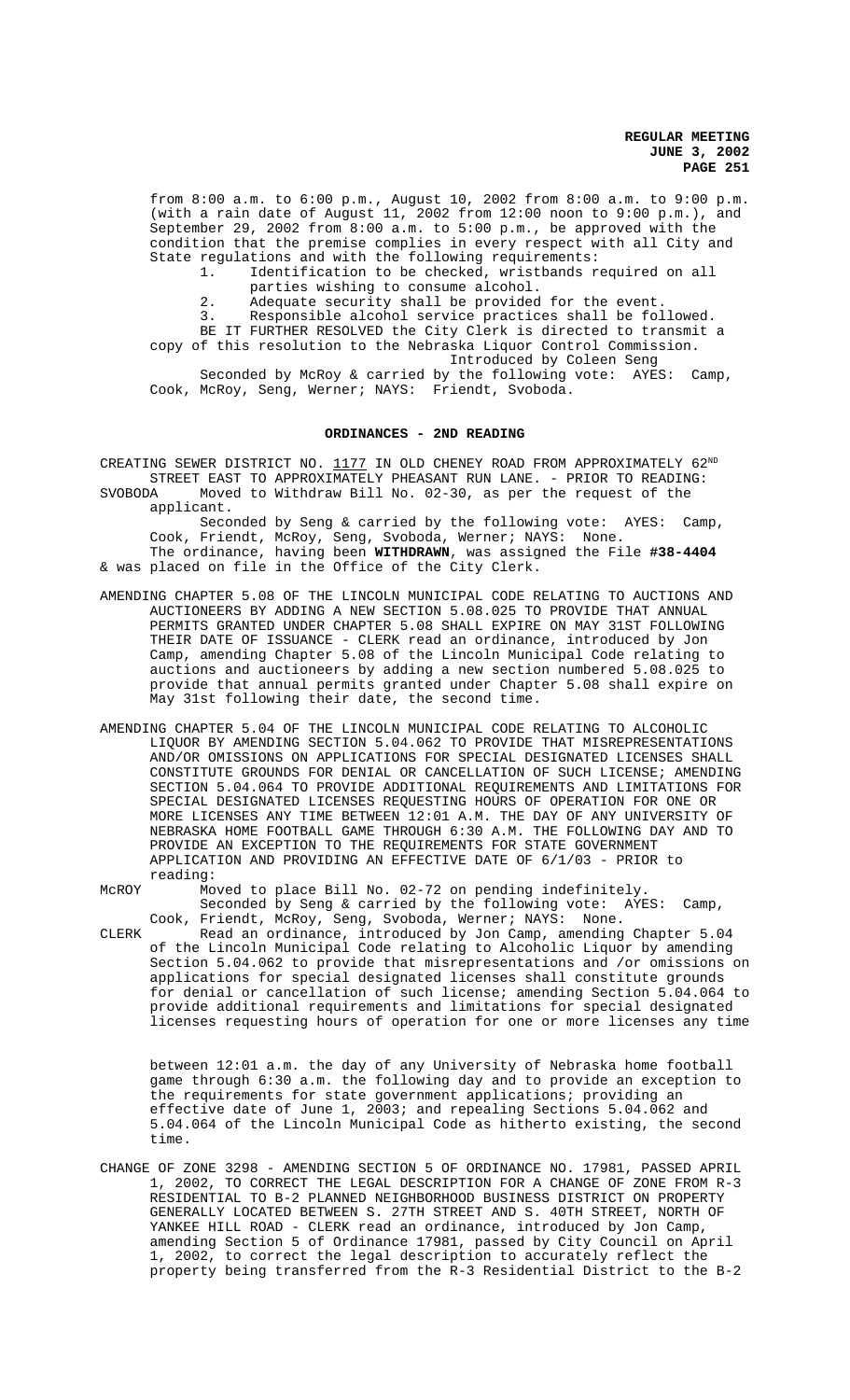> Planned Neighborhood Business District and repealing Section 5 of Ordinance 17981 as hitherto existing, the second time.

#### **RESOLUTIONS**

SPECIAL PERMIT 1970 - APPLICATION OF CHUCK SALEM DBA "FAST BREAK, INC." FOR AUTHORITY TO SELL ALCOHOLIC BEVERAGES FOR CONSUMPTION OFF THE PREMISES ON PROPERTY GENERALLY LOCATED AT 4801 RANDOLPH STREET - CLERK read the following resolution, introduced by Annette McRoy, who moved its adoption for approval:

A-81520 WHEREAS, Chuck Salem on behalf of Fast Break, Inc. has submitted an application designated as Special Permit No. 1970 for authority to sell alcoholic beverages for consumption off the premises at the convenience store at 4801 Randolph Street, legally described as: Lots 3 through 7, Block 2, Linwood Addition, Lincoln,

Lancaster County, Nebraska; and

WHEREAS, the real property adjacent to the area included within the site plan for this permit to sell alcoholic beverages for consumption off the premises will not be adversely affected; and

WHEREAS, said site plan together with the terms and conditions hereinafter set forth are consistent with the intent and purpose of Title 27 of the Lincoln Municipal Code to promote the public health, safety, and general welfare.

NOW, THEREFORE, BE IT RESOLVED by the City Council of the City of Lincoln, Nebraska:

That the application of Chuck Salem on behalf of Fast Break, Inc., hereinafter referred to as "Permittee", to sell alcoholic beverages for consumption off the premises on property legally described above be and the same is hereby granted under the provisions of Section 27.63.685 of the Lincoln Municipal Code upon condition that operation of said licensed premises be in strict compliance with said application, the site plan, and the following additional express terms, conditions, and requirements:

1. This permit approves the sale of alcoholic beverages for consumption off the premises at the convenience store located at 4801 Randolph Street.

2. Before receiving building permits the construction plans must conform the to approved plans.

3. Before occupying these structures all development and construction must conform to the approved plans.<br>4. The site plan approved by this permi

The site plan approved by this permit shall be the basis for all interpretations of setbacks, yards, location of parking and circulation elements, and similar matters.<br>5. The terms, conditions, and req

The terms, conditions, and requirements of this resolution shall be binding and obligatory upon the Permittee, his successors, and assigns. The building official shall report violations to the City Council which may revoke the special permit or take such other action as may be necessary to gain compliance.

6. The Permittee shall sign and return the City's letter of acceptance to the City Clerk within 30 days following approval of the special permit, provided, however, said 30-day period may be extended up to six months by administrative amendment. The City Clerk shall file a copy of the resolution approving the special permit and the letter of acceptance with the Register of Deeds, filing fees therefor to be paid in advance by the Permittee.

Introduced by Annette McRoy Seconded by Svoboda & carried by the following vote: AYES: Camp, Friendt, McRoy, Svoboda; NAYS: Cook, Seng, Werner.

ASSESSING PROPERTY OWNERS FOR THE COST OF SNOW REMOVAL BY THE CITY FROM SIDEWALKS ADJACENT TO THEIR PROPERTY DURING THE WINTER OF 2001-2002 -

PRIOR to reading:

CAMP Moved to delay action for one week to 6/10/03.

Seconded by Seng & LOST by the following vote: AYES: Camp, Cook, Seng; NAYS: Friendt, McRoy, Svoboda, Werner.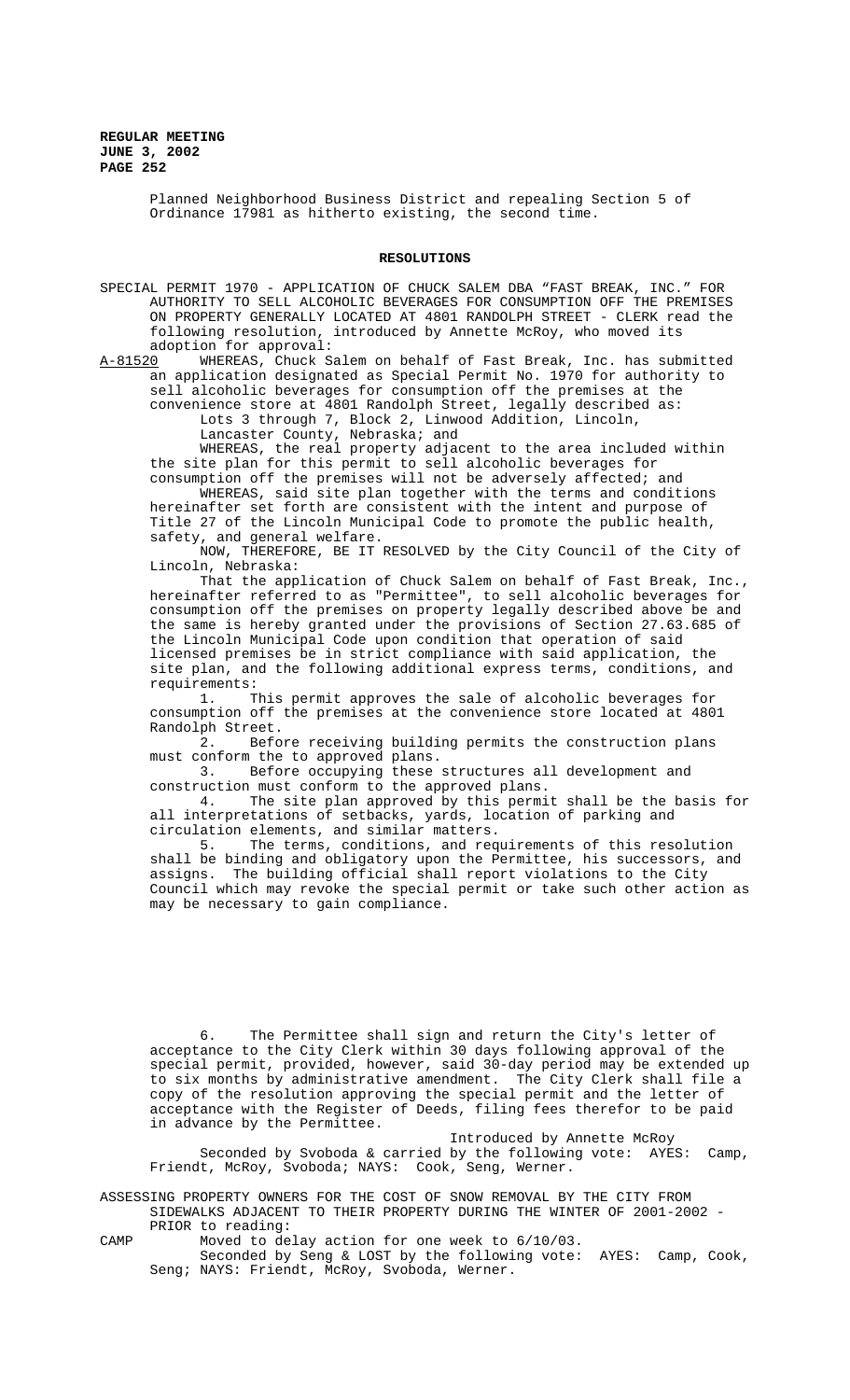CLERK Read the following resolution, introduced by Annette McRoy, who moved its adoption for approval:

A-81521 BE IT RESOLVED by the City Council of the City of Lincoln, Nebraska:

That the snow removal costs for snow and ice removal off sidewalks for the 2001-2002 winter as listed below be and the same hereby are assessed against the property listed opposite the amount.

| Location              | Legal Description                                                | Snow Removal Charges |  |
|-----------------------|------------------------------------------------------------------|----------------------|--|
| 2301 Park Avenue      | Chase & Beardsley's Park                                         | \$165.00             |  |
|                       | Hill Addition, Block 4, Lot 12                                   |                      |  |
| 5836 Woodstock Avenue | Skyline Rolling Hills 2nd                                        | \$165.00             |  |
|                       | Addition, Block 2, Lot 20                                        |                      |  |
|                       | Introduced by Annette McRoy                                      |                      |  |
|                       | Seconded by Svoboda & carried by the following vote: AYES: Camp, |                      |  |

Cook, Friendt, McRoy, Seng, Svoboda, Werner; NAYS: None. AUTHORIZING THE ACQUISITION OF THE RIGHT-OF-WAY FOR THE PAVING IN SOUTH 14TH STREET AND YANKEE HILL ROAD PURSUANT TO EXECUTIVE ORDER NO. 62602 -

CLERK read the following resolution, introduced by Annette McRoy, who moved its adoption for approval:

A-81522 WHEREAS, the City of Lincoln, Nebraska by Executive Order No. 62602, dated July 11, 2001, has granted R. C. Krueger Development authority to construct public street paving in South 14th Street and Yankee Hill Road in front of Vavrina Meadows 1st Addition; and

WHEREAS, in order to construct said street paving, it is necessary for the City of Lincoln to acquire additional right-of-way for said streets.

NOW, THEREFORE, BE IT RESOLVED by the City Council of the City of Lincoln, Nebraska:

That the City of Lincoln is hereby authorized to acquire the additional right-of-way for the street paving in South 14th Street and Yankee Hill Road pursuant to Executive Order 62602. Such property rights may be acquired by negotiation and purchase or by condemnation, if necessary, as provided by law.

Introduced by Annette McRoy Seconded by Svoboda & carried by the following vote: AYES: Camp, Cook, Friendt, McRoy, Seng, Svoboda, Werner; NAYS: None.

ACCEPTING THE REPORT OF NEW AND PENDING CLAIMS AGAINST THE CITY AND APPROVING DISPOSITION OF CLAIMS SET FORTH THEREIN FOR THE PERIOD OF MAY 1 - 15, 2002 - CLERK read the following resolution, introduced by Annette McRoy,

who moved its adoption for approval:<br>A-81523 BE IT RESOLVED by the City Cou BE IT RESOLVED by the City Council of the City of Lincoln, Nebraska:

That the claims listed in the attached report, marked as Exhibit "A", dated May 16, 2002, of various new and pending tort claims filed against the City of Lincoln with the Office of the City Attorney or the Office of the City Clerk, as well as claims which have been disposed of, are hereby received as required by Neb. Rev. Stat. § 13-905 (Reissue 1997). The dispositions of claims by the Office of the City Attorney, as shown by the attached report, are hereby approved:

| DENIED |                    |         | ALLOWED               |            |
|--------|--------------------|---------|-----------------------|------------|
|        | Alvin A. Schroeder | \$58.00 | Jeffrey Cascagnette   | \$1,416.18 |
|        | Jonathan C. Travis | 135.00  | Enterprise Rent-a-Car | 6,758.43   |

The City Attorney is hereby directed to mail to the various claimants listed herein a copy of this resolution which shows the final disposition of their claim.

 Introduced by Annette McRoy Seconded by Seng & carried by the following vote: AYES: Camp, Cook, Friendt, McRoy, Seng, Svoboda, Werner; NAYS: None.

APPROVING THE INTENT TO CREATE A BUSINESS IMPROVEMENT DISTRICT IN THE NORTH 27TH STREET REDEVELOPMENT PROJECT AREA, GENERALLY LOCATED AT N. 26TH STREET ON THE WEST TO 28TH STREET ON THE EAST AND FROM O STREET ON THE SOUTH TO FAIR STREET ON THE NORTH AND PRIMARILY INCLUDING THOSE PROPERTIES ABUTTING 27TH STREET - PRIOR to reading:

SENG Moved to amend Bill No. 02R-122 in the following manner: Replace the current page 3 of Bill No. 02R-122 with the attached page 3 which incorporates the following change: On line 5 of page 3, the figure "\$1.76" is replaced with the

figure "\$2.76". Seconded by Svoboda & carried by the following vote: AYES: Camp,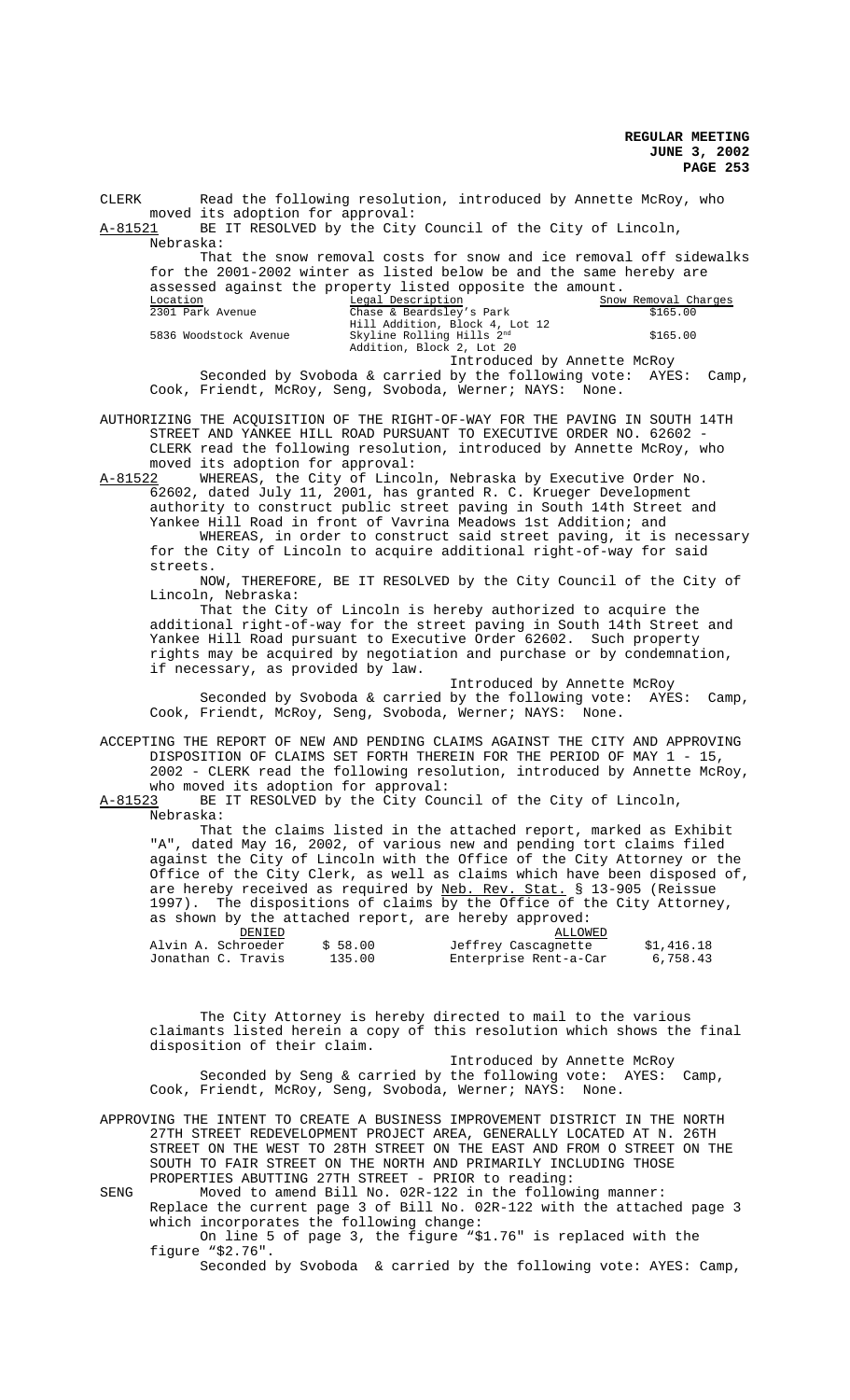Cook, Friendt, McRoy, Seng, Svoboda, Werner; NAYS: None. CLERK Read the following resolution, introduced by Annette McRoy, who moved its adoption for approval:

A-81524 A RESOLUTION OF INTENTION TO ESTABLISH A BUSINESS IMPROVEMENT DISTRICT FOR THE PROVISION OF MAINTENANCE OF CERTAIN PUBLIC FACILITIES AND IMPROVEMENTS IN THE AREA OF NORTH 27TH STREET FROM O STREET TO FAIR STREET.

BE IT RESOLVED by the City Council of the City of Lincoln, Nebraska:

Pursuant to the provisions of the Business Improvement District Act, Neb. Rev. Stat. § 19-4015 et seq. (Reissue 1997), and based upon the recommendations received from the duly appointed Business Area Improvement Board and the Lincoln-Lancaster County Planning Commission, the City Council of the City of Lincoln hereby declares its intention to create a business improvement district for the purpose of providing maintenance of certain public facilities and improvements in a portion of the area as hereinafter more specifically described.

BE IT FURTHER RESOLVED that in accordance with the provisions of Neb. Rev. Stat. § 19-4024 (Reissue 1997) the following information is provided regarding the creation of such business improvement district: 1. DESCRIPTION OF BOUNDARIES:

The boundaries of the proposed Business Improvement District shall generally extend from 26th Street on the west to 28th Street on the east and from the center line of O Street on the north to Fair Street on the south primarily including those properties abutting 27th Street. Said boundaries and the property included therein are all more specifically shown on the map which is attached hereto, marked as Attachment A, and

made a part hereof by reference.<br>2. TIME AND PLACE OF HE TIME AND PLACE OF HEARING ON CREATION OF DISTRICT. The time and place of the hearing to be held by the City Council of the City of Lincoln to consider the establishment of such business improvement district shall be on June 3, 2002, at the hour of 1:30 p.m., or as soon thereafter as possible, in the City Council Chambers, first floor, County-City Building, 555 South 10th Street, Lincoln, Nebraska 68508.

3. WORK TO BE PERFORMED WITHIN THE DISTRICT. The work to be performed within the proposed improvement district shall include:

- a. Litter and refuse removal from sidewalks, planting areas, and beautification areas within the public right-of-way. b. Care and maintenance, including replacement, of all
	- landscaping, including watering, fertilizing, weeding, pruning, spraying, and removal and replacement of dead plantings.
- c. Maintenance (excluding repair) of sidewalks.
- d. General maintenance of median signs including repair and repainting.<br>ESTIMATED COSTS.

4. ESTIMATED COSTS. The estimated total annual costs and expenses for the work proposed to be performed within the business improvement district is not to exceed \$28,299.99 for the first year.

5. METHOD OF RAISING REVENUE. It is recommended that, from and after the date of approval of the ordinance creating the proposed business improvement district, the costs and expenses for the work

proposed to be performed within such business improvement district be levied as special assessments, fairly and equitably based upon the special benefits to the property within the district. Such special assessments shall be levied on a front foot basis and, for the first year of the life of said district, is proposed to not exceed \$2.76 per front foot.

Introduced by Annette McRoy Seconded by Seng & carried by the following vote: AYES: Camp, Cook, Friendt, McRoy, Seng, Svoboda, Werner; NAYS: None.

AUTHORIZING APPROVAL OF AN AGREEMENT FOR THE REDEVELOPMENT OF THE OLD FEDERAL BUILDING AT 129 N. 10TH STREET BETWEEN THE CITY OF LINCOLN AND NUSTYLE DEVELOPMENT CORPORATION UNDER THE NEBRASKA COMMUNITY DEVELOPMENT LAW - PRIOR to reading:

CAMP Moved to delay action for one week to 6/10/02.

Seconded by Werner & LOST by the following vote: AYES: Camp, Cook, Werner; NAYS: Friendt, McRoy, Seng, Svoboda.

CLERK Read the following resolution, introduced by Annette McRoy, who moved its adoption for approval:<br>A-81525 WHEREAS, the City Council,

WHEREAS, the City Council, on October 22, 1984, adopted Resolution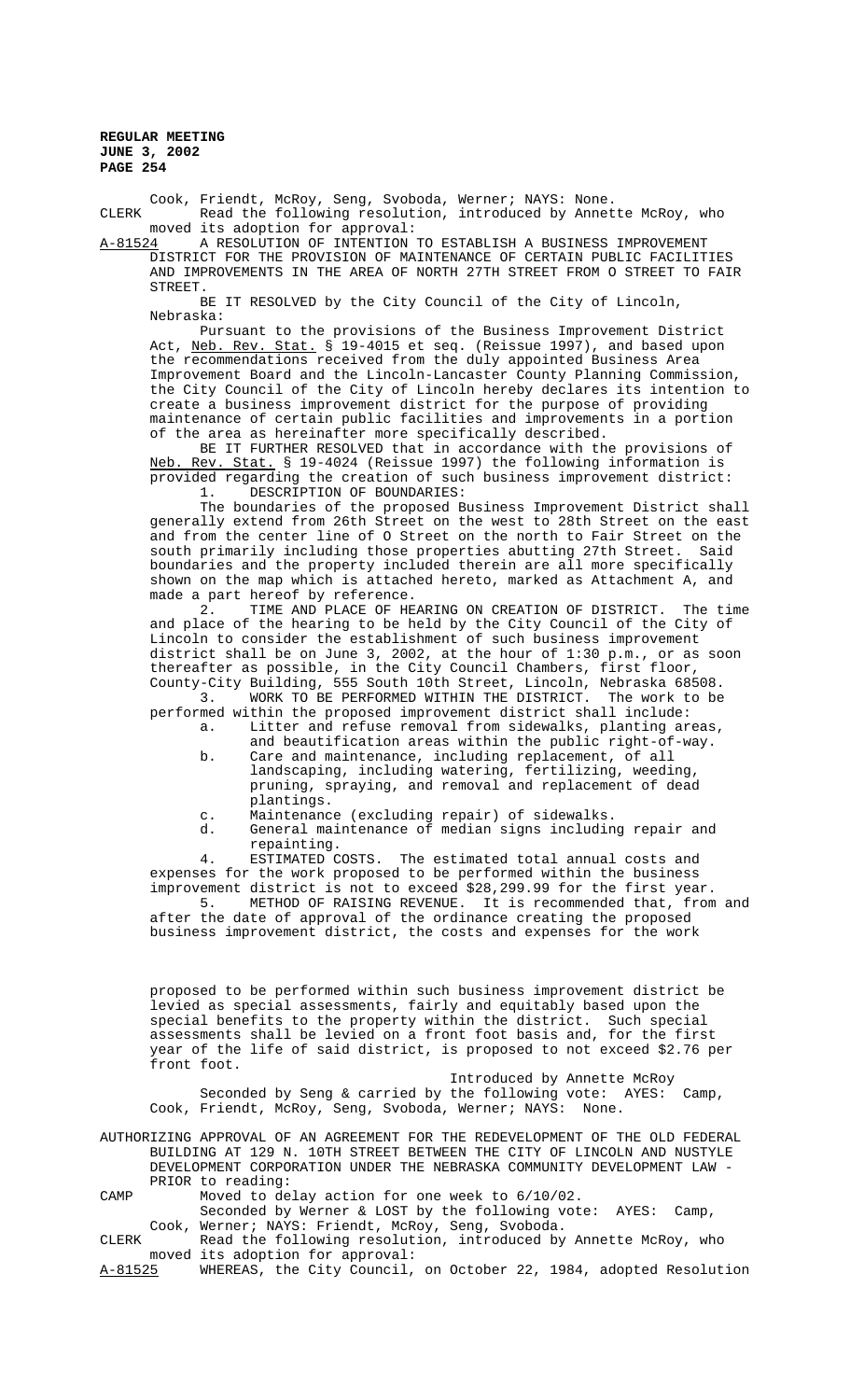No. A-69719 finding an area generally bounded by R Street, 17th Street, H Street, and 7th Street, to be blighted and, on October 19, 1987, adopted Resolution No. A-71701 finding said area to be blighted and substandard as defined in the Nebraska Community Development Law (Neb. Rev. Stat. §18-2101, et seq. as amended) and in need of redevelopment; and

WHEREAS, the City Council, by Ordinance No. 14705 (July 20, 1987), declared the property located at 129 North 10th Street, Lincoln, known as the Old Federal Building, as surplus, and approved the sale thereof pursuant to Article II, Section 1(5) of the Charter of the City of Lincoln and authorized the Mayor to execute such documents as may be necessary to effectuate such sale; and

WHEREAS, the City Council has previously adopted the Lincoln Center Redevelopment Plan (Plan) including plans for various redevelopment projects within said area in accordance with the requirements and procedures of the Nebraska Community Development Law; including specifically by amendment to the Plan by Resolution No. A-80587 (December 11, 2000) providing for the sale, redevelopment and rehabilitation of the Old Federal Building on Block 43 (Amendment); and

WHEREAS, on November 3, 2000 notice of public hearing was mailed, postage prepaid, to the president or chairperson of the governing body of each county, school district, community college, educational service unit, and natural resource district in which the real property subject to such plan is located and whose property tax receipts would be directly affected and to all registered neighborhood associations located in whole or in part within one mile radius of the area to be redeveloped setting forth the time, date, place, and purpose, of the public hearing to be held on November 15, 2000 before the Lincoln City - Lancaster County Planning Commission regarding the Amendment; and

WHEREAS, said Amendment was submitted to the Lincoln City - Lancaster County Planning Commission for review and recommendation, and said Planning Commission on November 15, 2000 found said request to be in conformance with the Comprehensive Plan and recommended approval thereof; and

WHEREAS, on December 1, 2000 a notice of public hearing was mailed, postage prepaid, to the foregoing governing bodies and registered neighborhood associations setting forth the time, date, place, and purpose of the public hearing before the City Council held on December 11, 2000 regarding the Amendment; and

WHEREAS, on November 24, 2000 and December 1, 2000, a notice of public hearing was published in the Lincoln Journal Star newspaper, setting forth the time, date, place, and purpose of the public hearing held on December 11, 2000 regarding the Amendment; and

WHEREAS, on December 11, 2000 in the City Council Chambers of the County City Building, 555 South 10th Street, Lincoln, Nebraska, the City Council held a public hearing relating to the proposed Amendments and all interested parties were afforded at such public hearing a reasonable opportunity to express their views respecting said proposed Amendments; and

WHEREAS, the City Council after the hearing on December 11, 2000 duly considered all statements made and materials submitted relating to said Amendment and specifically found among other things that the costs and benefits of the Redevelopment Projects, including costs and benefits to other affected political subdivisions, the economy of the community, and the demand for public and private services were in the long-term best interest of the community impacted by the redevelopment projects considering: (a) the tax shifts from the use of Community Improvement Financing as authorized in § 18-2147; (b) the community<sup>1</sup>s public service needs impacts and local tax impacts arising from the approval of the project; (c) impacts on employers and employees of firms locating or expanding within the boundaries of the project area; (d) impacts on other employers and employees in the City and immediate area outside the project area; and (e) other impacts the City Council hereby determines to be relevant to the consideration of costs and benefits arising from the redevelopment project; and

WHEREAS, The City Council directed that the Urban Development Director or his authorized representative to take all steps necessary to implement the provisions of said Amendment; and

WHEREAS, the City advertised for and requested redevelopment proposals for the Redevelopment of the Old Federal Building; and WHEREAS, in July of 2001 the City received and reviewed, using a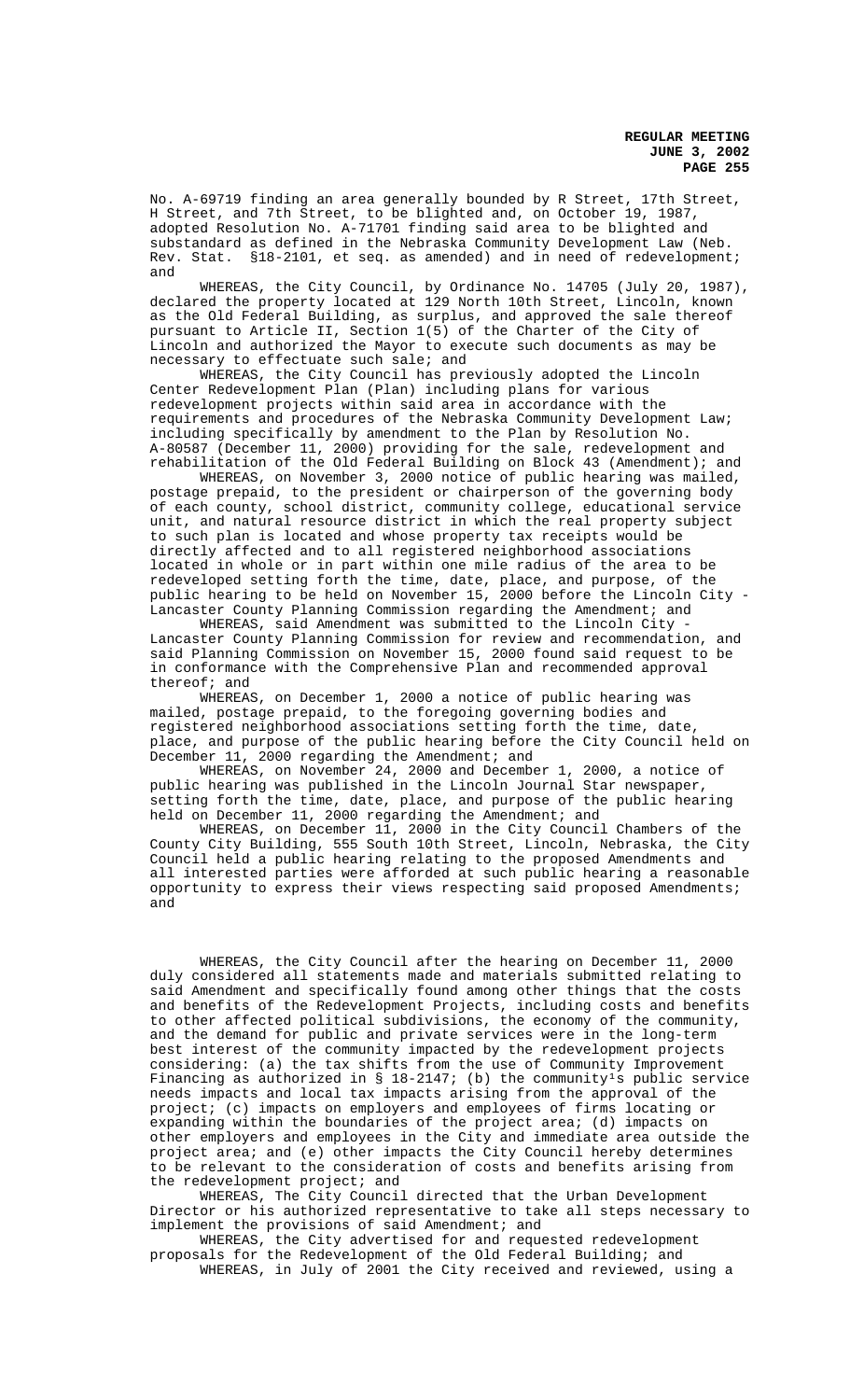> selection committee process, three RFP's for the Project, selecting NuStyle as the redeveloper of record according to the Community Development Law in September, 2001; and

WHEREAS, NuStyle and the City have negotiated and are desirous of entering into the attached "Old Federal Building Redevelopment Agreement."

NOW, THEREFORE, BE IT RESOLVED by the City Council of the City of Lincoln, Nebraska:

That the attached Old Federal Building Redevelopment Agreement between the City of Lincoln and NuStyle Development Corporation for the redevelopment of the Old Federal Building at 129 N. 10th Street, in accordance with the terms and conditions contained in said Agreement, is hereby approved and the Mayor is authorized to execute the same on behalf of the City of Lincoln.

The City Clerk is directed to return one fully executed copy of the Agreement to NuStyle Development Corporation and one copy to the Urban Development Department.

Introduced by Annette McRoy Seconded by Seng & carried by the following vote: AYES: Friendt, McRoy, Seng, Svoboda, Werner; NAYS: Camp, Cook.

SETTING THE HEARING DATE OF MONDAY, JUNE 17, 2002 AT 1:30 P.M. FOR B. CHRISTENSEN ENTERPRISES, L.L.C. DBA BC'S FOR A CLASS C LIQUOR LICENSE LOCATED AT 1200 "O" STREET - CLERK read the following resolution, introduced by Annette McRoy, who moved it adoption for approval:<br>A-81526 BE IT RESOLVED by the City Council, of the City of Lincoln

A-81526 BE IT RESOLVED by the City Council, of the City of Lincoln, that a hearing date is hereby fixed for Mon., June 17, 2002 at 1:30 p.m. or as soon thereafter as possible in the City Council Chambers, County-City Building, 555 S. 10th St., Lincoln, NE for the purpose of considering the Application of B Christensen Enterprises, L.L.C., dba BC's for a Class C liquor license located at 1200 "O" Street.

If the Police Dept. is unable to complete the investigation by said time, a new hearing date will be set.

Introduced by Annette McRoy Seconded by Friendt & carried by the following vote: AYES: Camp, Cook, Friendt, McRoy, Seng, Svoboda, Werner; NAYS: None.

SETTING THE HEARING DATE OF MONDAY, JUNE 17, 2002 AT 1:30 P.M. FOR LINCOLN P ST CATERING CO. DBA "EMBASSY SUITES" FOR AN ADDITION TO LICENSED PREMISES CONSISTING OF AN ENCLOSED BACK DOCK OUTDOOR AREA APPROX 90' X 105', LOCATED AT 1040 P STREET - CLERK read the following resolution, introduced by Annette McRoy, who moved its adoption for approval. A-81527 BE IT RESOLVED by the City Council, of the City of Lincoln, that a hearing date is hereby fixed for Mon., June 17, 2002 at 1:30 p.m. or as soon thereafter as possible in the City Council Chambers, County-City Building, 555 S. 10th Street, Lincoln, NE for the purpose of considering the Application of Lincoln P St Catering Co., dba "Embassy Suites" to expand the licensed premises consisting of an enclosed bank dock outdoor area approx 90' x 105' at 1040 "P" St.

If the Police Dept. is unable to complete the investigation by said time, a new hearing date will be set.

Introduced by Annette McRoy Seconded by Friendt & carried by the following vote: AYES: Camp, Cook, Friendt, McRoy, Seng, Svoboda, Werner; NAYS: None.

APPROVING DISTRIBUTION OF FUNDS REPRESENTING INTEREST EARNINGS ON SHORT-TERM INVESTMENTS OF IDLE FUNDS FOR THE MONTH ENDING APRIL 30, 2002 - CLERK read the following resolution, introduced by Annette McRoy, who moved

its adoption for approval.<br>A-81528 BE IT RESOLVED by th BE IT RESOLVED by the City Council of the City of Lincoln, Nebraska:

That during the month ended April 30, 2002, \$145,453.22 was earned from short-term investments of "IDLE FUNDS". The same is hereby distributed to the various funds on a pro-rata basis using the balance of each fund and allocating a portion of the interest on the ratio that such balance bears to the total of all fund balances.

Introduced by Annette McRoy

Seconded by Seng & carried by the following vote: AYES: Camp, Cook, Friendt, McRoy, Seng, Svoboda, Werner; NAYS: None.

APPROVING THE ANTELOPE CREEK OPERATING AGREEMENT BETWEEN THE CITY OF LINCOLN AND THE LOWER PLATTE SOUTH NATURAL RESOURCES DISTRICT TO COORDINATE THE FUTURE OPERATION, MAINTENANCE, REPAIR, AND REPLACEMENT OF CERTAIN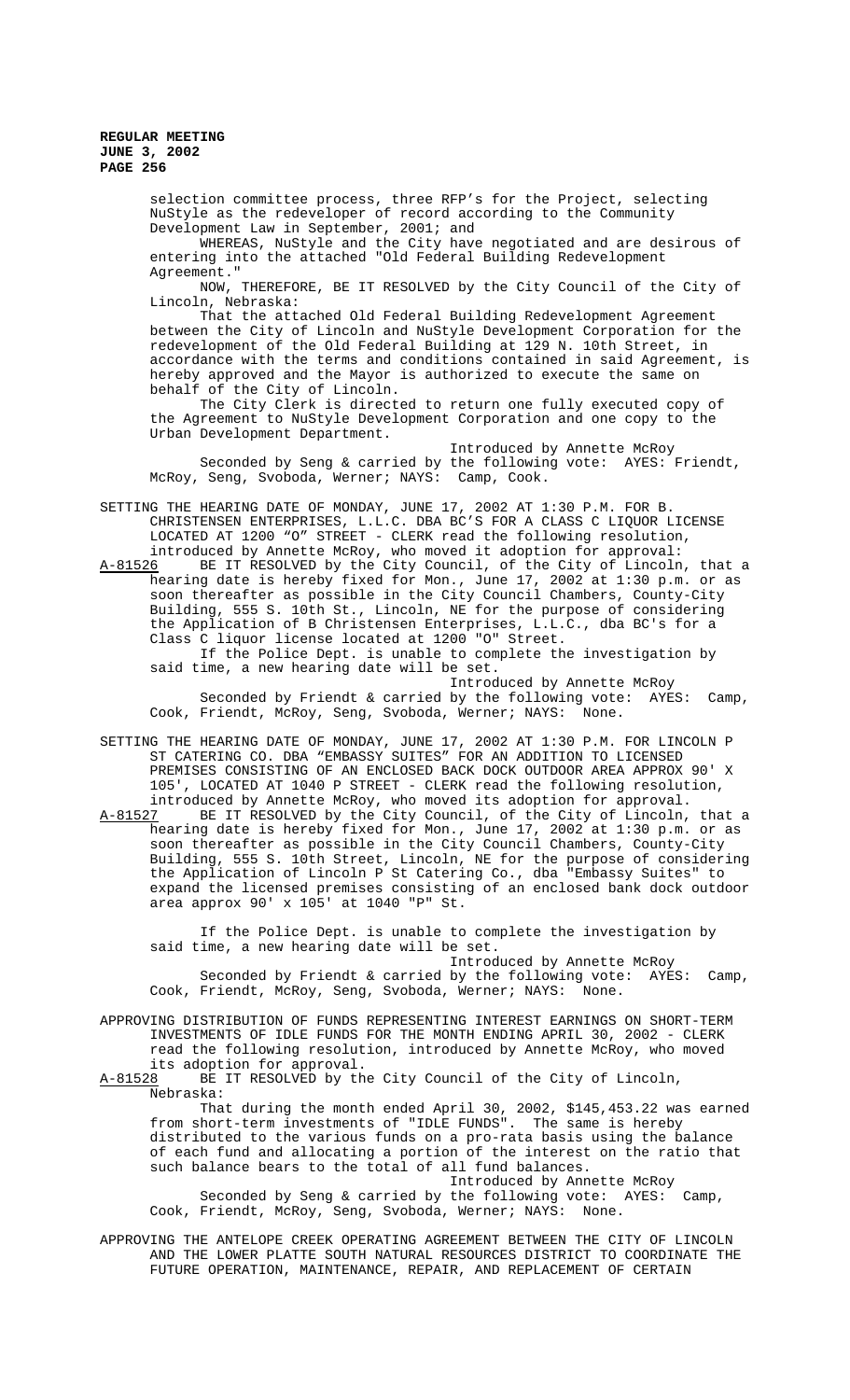PORTIONS OF THE ANTELOPE CREEK WATERWAY FROM J STREET TO THE CONFLUENCE OF SALT CREEK. **(5/20/02 - Delayed Action to 6/3/02)** - CLERK read the following resolution, introduced by Annette McRoy, who moved its adoption for approval:<br>A-81531 WHEREAS, the City

WHEREAS, the City of Lincoln, Nebraska, a municipal corporation

(City), and the Lower Platte South Natural Resources District, a political subdivision of the State of Nebraska (NRD), public agencies within the meaning of <u>Neb. Rev. Stat.</u> § 13-803 (Reissue 1997) agree that it is in their mutual best interest to provide for the ongoing maintenance and capital improvement responsibilities between the City upon completion of the Channel Improvements from J Street to Salt Creek as described in the Antelope Valley Study and the United States Army Corps of Engineer Antelope Creek Feasibility Study No. M-5244(3) (Project), in cooperation with one another through an Interlocal Agreement, and upon the terms and conditions set forth in the Interlocal Agreement;

WHEREAS, Article 15, Section 18 of the Nebraska Constitution and the Interlocal Cooperation Act, Neb. Rev. Stat. § 13-801 et seq. (Reissue 1997) permit subdivisions and governments in the State of Nebraska to cooperate with one another for the purpose of jointly exercising governmental authority and responsibilities;

WHEREAS, Article 2, Section 5 of the City's Charter grants to the City the power to join with other subdivisions, agencies, or public corporations, whether federal, state, or local, or with any number or combination thereof, by contract or otherwise, as may be permitted by the laws of the State of Nebraska, in the joint ownership, operation, or performance of any property, facility, power, or function, or in agreements containing provisions that one or more thereof operate or perform for the other or others and to appropriate and spend money for such purposes.

NOW, THEREFORE, BE IT RESOLVED by the City Council of the City of Lincoln, Nebraska:

That the attached Antelope Creek Operating Agreement is hereby approved and the Mayor is authorized to execute the same on behalf of the City, including executing, accepting, and entering into the real estate easements, documents, and transfers as provided in the Agreement, and also including the authority to approve minor, typographical, or technical changes to conform to the originals as approved by the governing body of the NRD.

Introduced by Annette McRoy Seconded by Seng & carried by the following vote: AYES: Camp, Cook, Friendt, McRoy, Seng, Svoboda, Werner; NAYS: None.

APPROVING THE FIRST AMENDMENT TO THE JOINT ANTELOPE VALLEY AUTHORITY INTERLOCAL AGREEMENT BETWEEN THE JOINT ANTELOPE VALLEY AUTHORITY, THE BOARD OF REGENTS OF THE UNIVERSITY OF NEBRASKA, THE CITY OF LINCOLN, NEBRASKA, AND THE LOWER PLATTE SOUTH NATURAL RESOURCES DISTRICT FOR THE DESIGN, CONSTRUCTION, OPERATION, AND IMPLEMENTATION OF THE PHASE ONE PRIORITY PROJECTS. (5/20/02 - Delayed Action to 6/3/02) - CLERK read the following resolution, introduced by Annette McRoy, who moved its adoption:<br>A-81532 WHE

WHEREAS, the Board of Regents of the University of Nebraska, a public body corporate and governing body of the University of Nebraska (University), the City of Lincoln, Nebraska, a municipal corporation (City), and the Lower Platte South Natural Resources District, a political subdivision of the State of Nebraska (NRD), all of which are public agencies within the meaning of Neb. Rev. Stat. § 13-803 (Reissue 1997), have previously agreed that it is in their mutual best interest to coordinate planning and implementation of a public project which is described in the Antelope Valley Study and the United States Army Corps of Engineer Antelope Creek Feasibility Study, Number M-5244(3) (Project), in cooperation with one another through an Interlocal Agreement creating a joint administrative entity known as the Joint Antelope Valley Authority, to act on behalf of the parties for the purposes, and upon the terms and conditions set forth in the Interlocal Agreement;

WHEREAS, Article 15, Section 18 of the Nebraska Constitution and the Interlocal Cooperation Act, Neb. Rev. Stat. § 13-801 et seq. (Reissue 1997) permit subdivisions and governments in the State of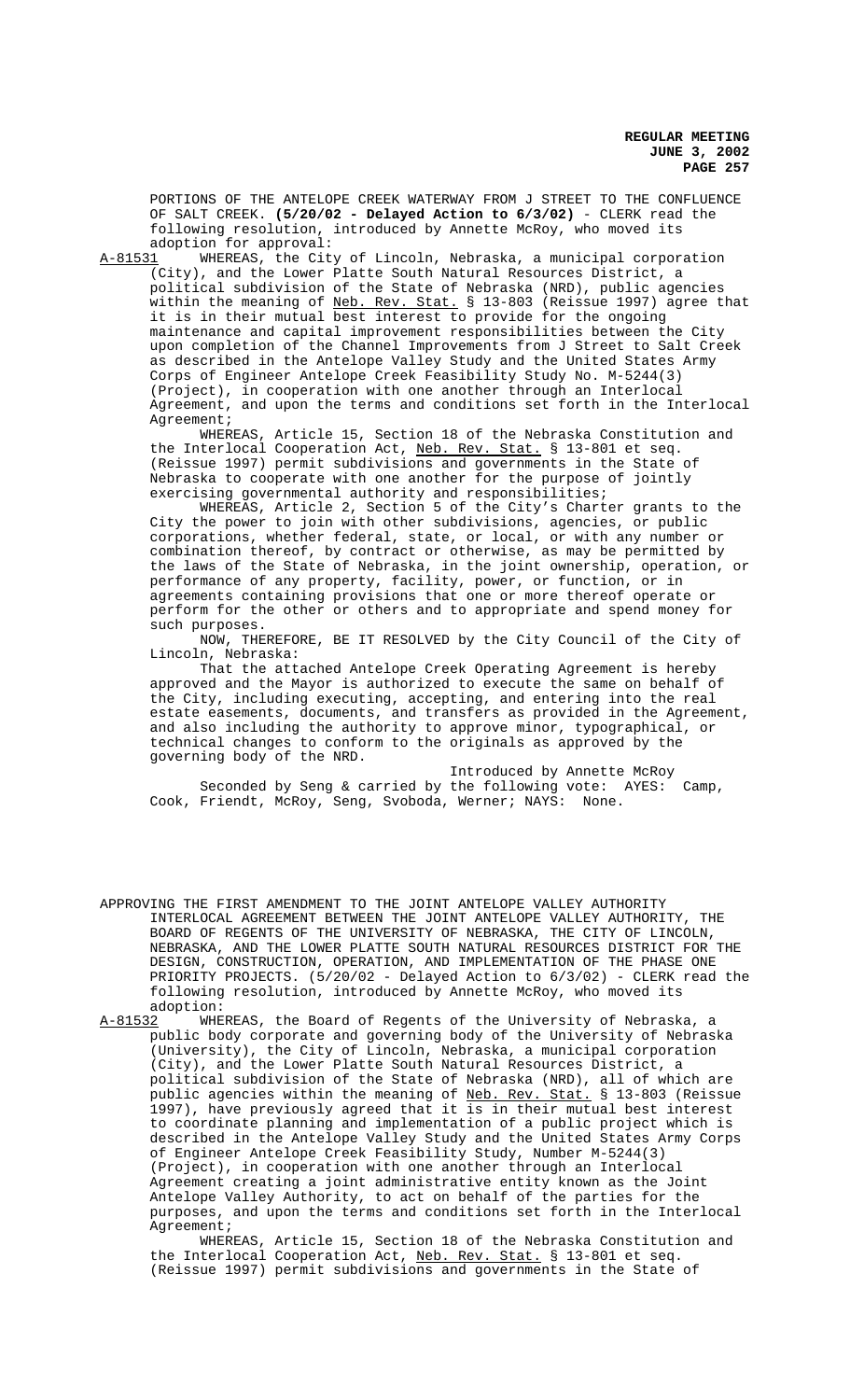Nebraska to cooperate with one another for the purpose of jointly exercising governmental authority and responsibilities;

WHEREAS, Article 2, Section 5 of the City's Charter grants to the City the power to join with other subdivisions, agencies, or public corporations, whether federal, state, or local, or with any number or combination thereof, by contract or otherwise, as may be permitted by the laws of the State of Nebraska, in the joint ownership, operation, or performance of any property, facility, power, or function, or in agreements containing provisions that one or more thereof operate or perform for the other or others and to appropriate and spend money for such purposes; and

WHEREAS, the Parties desire to amend the Interlocal Agreement to provide for property transactions, additional duties and obligations, coordination and enforcement provisions.

NOW, THEREFORE, BE IT RESOLVED by the City Council of the City of Lincoln, Nebraska:

That the Mayor is hereby authorized to execute the attached First Amendment to the Joint Antelope Valley Authority Interlocal Agreement including executing, accepting, and entering into the real estate easements, documents, and transfers as provided in the Agreement, on behalf of the City and also including the authority to approve minor, typographical, or technical changes to conform the originals as approved by the governing bodies of the Parties.

Introduced by Annette McRoy Seconded by Seng & carried by the following vote: AYES: Camp, Cook, Friendt, McRoy, Seng, Svoboda, Werner; NAYS: None.

#### **PETITIONS & COMMUNICATIONS**

# **THE FOLLOWING WERE REFERRED TO THE LAW DEPT.:**

PETITION TO VACATE PUBLIC WAY ALL OF 69TH STREET FROM LOGAN AVENUE TO ALLEY TO THE SOUTH, SUBMITTED BY FRANK MOOK, WILLIAM K. AND CATHY L. KOLB.

PETITION TO VACATE PUBLIC WAY ALL OF WEST Q STREET FROM N.W. 27TH STREET EAST FOR A DISTANCE OF 506.1 FEET., SUBMITTED BY MEADOWBROOK PROPERTIES, LTD.

FOUR FORMAL PAVING PETITIONS FOR RE-PAVING DISTRICT NO. 154 FOR GRADING, PAVING, CURBING, GUTTERING, AND SIDEWALK CONSTRUCTION ON SAUNDERS AVE., 12TH STREET TO 14TH STREET, SIGNED BY ED J. GRUBBS, ROSE M. GRUBBS SIEMSEN, BRIAN J. BURNS AND BEN C. & AMY C. HERR.

INFORMAL PETITION FOR GRADING AND GRAVELING OF THE ALLEY BETWEEN 69TH AND 70TH STREETS AND Y AND X STREETS, SIGNED BY DARREL DEBRIE - CLERK presented said petition which was referred to the Public Works Dept.

#### **REPORTS OF CITY OFFICERS**

- CLERK'S LETTER & MAYOR'S APPROVAL OF ORDINANCES AND RESOLUTIONS PASSED AT THE COUNCIL MEETING OF MAY 20, 2002 - CLERK presented said report which was placed on file in the Office of the City Clerk.
- CLERK'S LETTER & MAYOR'S APPROVAL OF 2025 Comprehensive Plan passed at the Council meeting of May 28, 2002 - CLERK presented said report which was placed on file in the Office of the City Clerk.

INVESTMENT OF FUNDS FOR MAY 13 THROUGH MAY 17, 2002 - CLERK read the following resolution, introduced by Annette McRoy, who moved its

adoption:<br><u>A-81529</u> BE BE IT HEREBY RESOLVED BY THE CITY COUNCIL of the City of Lincoln, Nebraska:

That the attachments be confirmed and approved, and the City Treasurer is hereby directed to hold said investments until maturity unless otherwise directed by the City Council. (Investments for May 13 - May 17, 2002)

Introduced by Annette McRoy Seconded by Seng & carried by the following vote: AYES: Camp, Cook, Friendt, McRoy, Seng, Svoboda, Werner; NAYS: None.

INVESTMENT OF FUNDS FOR MAY 20 THROUGH MAY 24, 2002 - CLERK read the following resolution, introduced by Annette McRoy, who moved its

adoption:<br><u>A-81530</u> BE BE IT HEREBY RESOLVED BY THE CITY COUNCIL of the City of Lincoln, Nebraska: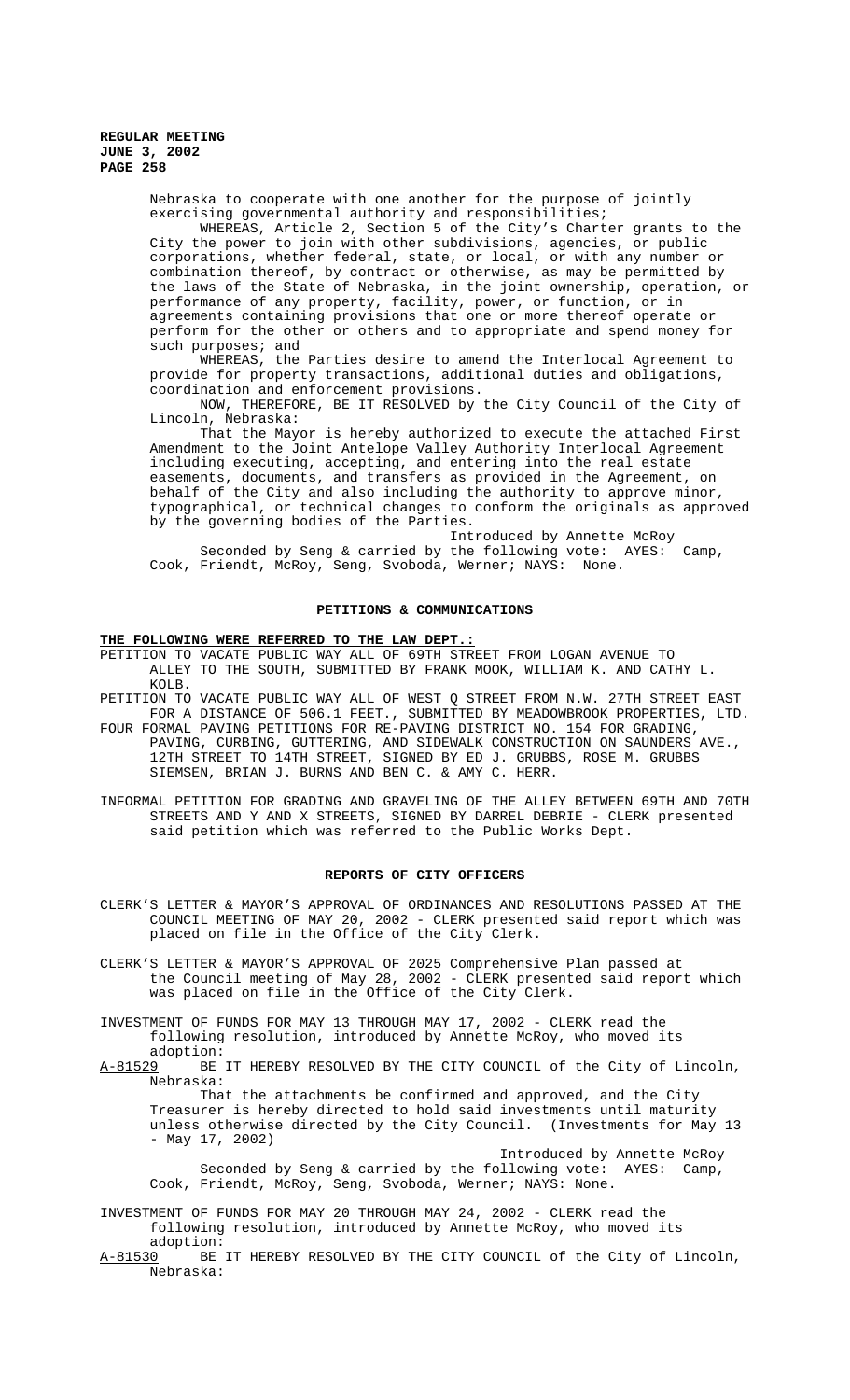That the attachments be confirmed and approved, and the City Treasurer is hereby directed to hold said investments until maturity unless otherwise directed by the City Council. (Investments for May 20 - May 24, 2002)

Introduced by Annette McRoy Seconded by Seng & carried by the following vote: AYES: Camp, Cook, Friendt, McRoy, Seng, Svoboda, Werner; NAYS: None.

REQUEST OF PUBLIC WORKS TO SET THE HEARING DATE OF MONDAY, JUNE 24, 2002 AT 5:30 P.M.:

> 02-74 Authority to construct a six inch water main in Mockingbird Lane, 14th Street west approximately 2,300 linear feet and north approximately 590 linear feet in Colonel Densmore Park and assess the cost thereof to the benefitted property.

02-75 Authority to pave the north/south alley, 54th to 56th Streets, Cleveland to Adams and assess the cost thereof against the benefitted property.

02-77 Authority to construct street lighting in the Lincoln Country Club area from approximately South 27th Street on the east to south 20th Street on the west, Van Dorn on the north to High Street on the south and assess the costs thereof against the benefitted properties.

CLERK Requested to have hearing date of Monday, June 24, 2002 at 5:30

p.m. & place on the formal City Council Agenda: CAMP So moved.

Seconded by Svoboda & carried by the following vote: AYES: Camp, Cook, Friendt, McRoy, Seng, Svoboda, Werner; NAYS: None.

- ANNUAL REPORTS OF TIME WARNER CABLE FOR 1999 AND 2001 CLERK presented said report which was placed on file in the Office of the City Clerk. **(#41- 2518A)**
- REPORT FROM CITY TREASURER OF FRANCHISE FEES COLLECTED FROM AQUILA IN APRIL, 2002 - CLERK presented said report which was placed on file in the Office of City Clerk. **(#16-1)**
- REPORT FROM CITY TREASURER OF TELECOMMUNICATIONS TAX COLLECTED FOR THE MONTH OF MAY, JUNE, JULY, AUGUST, SEPTEMBER, OCTOBER, NOVEMBER AND DECEMBER OF 2001 FROM NORSTAN NETWORK SERVICES, INC.; FOR THE MONTHS OF JANUARY, FEBRUARY AND MARCH OF 2002 FROM MATRIX TELECOM; FOR THE MONTH OF MARCH 2002 FROM VERIZON SELECT SERVICES, INC. AND GE BUSINESS PROD. SOLUTIONS; FOR THE MONTH OF APRIL, 2002 FROM: USA PAGING, TELCO DEVELOPMENT GROUP DE INC., EXCEL TELECOMMUNICATIONS, INC., LIGHTYEAR COMMUNICATIONS, INC., NEXTEL WEST CORP., GUARANTEED PHONE SERVICE, GLOBALCOM, INC., TRI-M COMMUNICATIONS, GLYPHICS COMMUNICATIONS, INC., NOSVA LIMITED PARTNERSHIP, GTC TELECOM, INC., RSL COM USA, INC., ATT WIRELESS PCS, LLC, XO LONG DISTANCE SERVICES, INC., TELIGENT SERVICES, INC., WORLDXCHANGE CORP., ASSOCIATION ADMINISTRATORS, INC., LONG DISTANCE OF MICHIGAN, INC., ZONE TELECOM, INC., SINGLE BILLING SERVICE, INC., NOS COMMUNICATIONS, INC., AFFINITY NETWORK, INC., NPCR, INC., BROADWING TELECOMMUNICATIONS, ONSTAR CORPORATION, AHT COMM. OF MIDWEST, WORKING ASSETS FUNDING SERVICE, INC., TRANSNATIONAL COMMUNICATIONS INTERNATIONAL, INC., PRIMUS TELECOMMUNICATIONS, INC., QWEST COMMUNICATIONS, CORP., GLOBAL CROSSING TELECOMMUNICATIONS, INC., ATS MOBILE TELEPHONE CO., INC., ACN COMMUNICATIONS SERVICES, INC., VARTEC TELECOM, INC., WESTERN UNION COMMUNICATIONS, INC., TRACFONE WIRELESS, INC., ATLAS COMMUNICATIONS, LTD., AND OPERATOR COMMUNICATIONS, INC.; FOR THE MONTHS OF JANUARY & FEBRUARY, 2002: CRICKET COMMUNICATIONS, INC.; FOR THE MONTH OF APRIL, 2002: AMENDED RETURN OF COMDATA TELECOMMUNICATIONS SERVICES, INC., NETWORK BILLING SYSTEMS, L.L.C., CRICKET COMMUNICATIONS, INC., MACLEOD USA TELECOMMUNICATIONS SERVICES, INC., SPRINT COMMUNICATION COMPANY LIMITED PARTNERSHIP, SPRINT SPECTRUM, L.P., BIG PLANET, INC., NORSTAN NETWORK SERVICES, INC., D & D COMMUNICATIONS, INC., ALLTEL COMMUNICATIONS OF NEBRASKA, INC., ALLTEL SYSTEMS OF THE MIDWEST, INC., AND ALLTEL NEBRASKA, INC. - CLERK presented said report which was placed on file in the Office of the City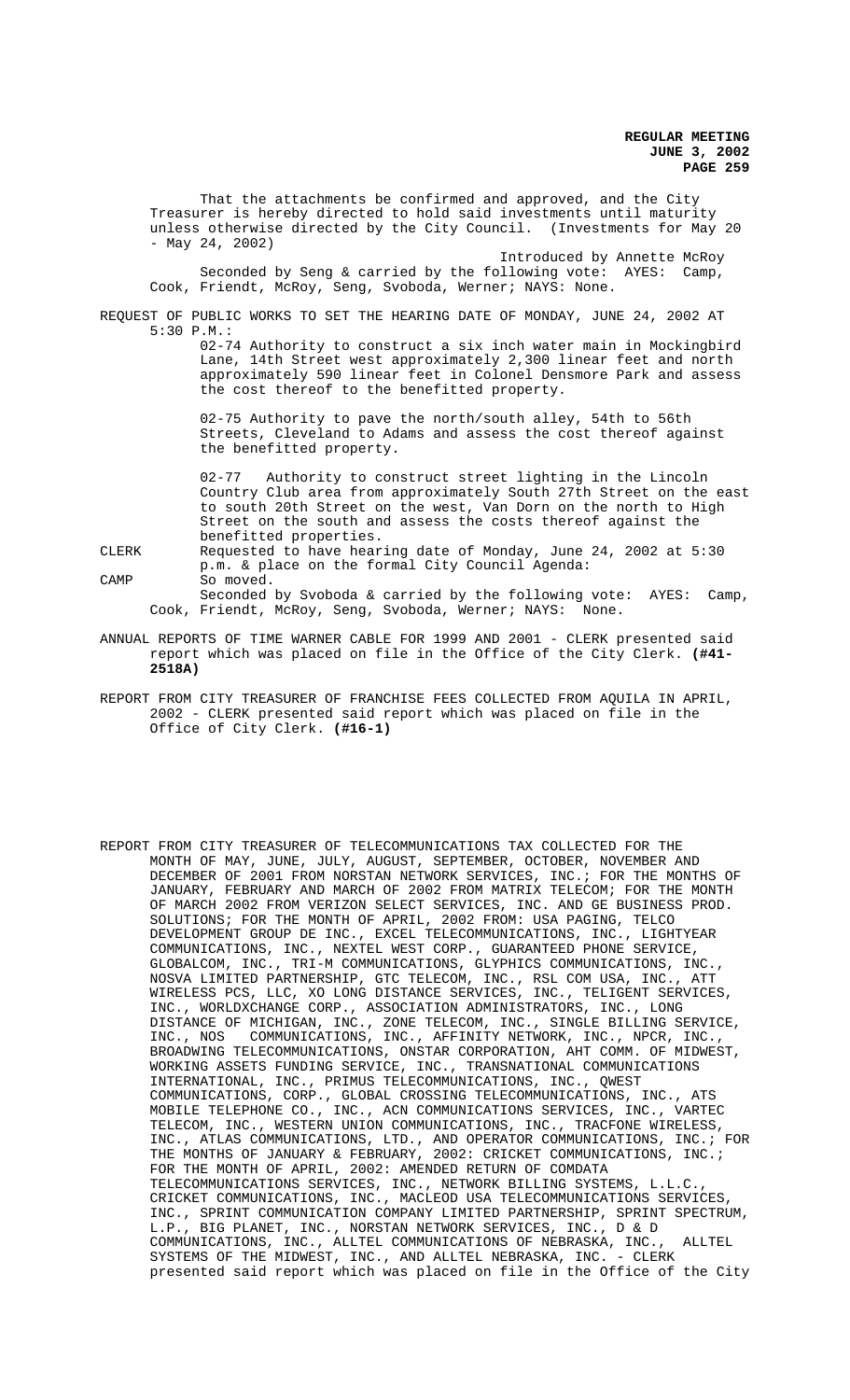Clerk. **(#20)**

#### **ORDINANCES - 1ST READING**

- VACATING A PORTION OF HAWTHORNE ADDITION ON PROPERTY GENERALLY LOCATED AT S.W. 27TH STREET AND SOUTH STREET - CLERK read an ordinance, introduced by Annette McRoy, vacating a portion of Hawthorne Addition on property generally located at S. W. 27th Street and South Street, the first time.
- CHANGE OF ZONE 3361 APPLICATION OF HARTLAND HOMES, INC. FOR A CHANGE OF ZONE FROM AG AGRICULTURAL TO R-3 RESIDENTIAL ON PROPERTY GENERALLY LOCATED AT S.W. 27TH STREET AND SOUTH STREET - CLERK read an ordinance, introduced by Annette McRoy, for a Change of Zone 3361 - Application of Hartland Homes, Inc. for a change of zone from AG Agricultural to R-3 Residential on property generally located at S. W. 27th Street and South Street, the first time.
- AMENDING CHAPTER 23.10 OF THE LINCOLN MUNICIPAL CODE TO ADOPT THE 2002 EDITION OF THE NATIONAL ELECTRICAL CODE - CLERK read an ordinance, introduced by Annette McRoy, amending Chapter 23.10 of the Lincoln Municipal Code to adopt the 2002 edition of the National Electrical Code, the first time.

#### **ORDINANCES - 3RD READING**

- ESTABLISHING A VOLUNTARY BILLING DONATION PROGRAM THROUGH LINCOLN ELECTRIC SYSTEM - PRIOR to reading:
- CAMP Moved to amend Bill No. 02-52 in the following manner: On Page 2, line 19, after the words "as approved by the" insert the word other; delete the words "body of the NRD" and insert in lieu thereof the word bodies; so that line 19 reads as follows: technical changes to conform to the originals as approved by the other governing bodies. Seconded by Seng & carried by the following vote: AYES: Camp,
- Cook, McRoy, Seng, Svoboda, Werner; NAYS: Friendt. CLERK Read an ordinance, introduced by Ken Svoboda, establishing a voluntary utility billing donation program to fund City programs and
- projects serving the community, the third time.<br>SVOBODA Moved to pass the ordinance as amended. Moved to pass the ordinance as amended. Seconded by Seng & carried by the following vote: AYES: Camp,

Cook, McRoy, Seng, Svoboda, Werner; NAYS: Friendt. The ordinance, being numbered **18002**, is recorded in Ordinance Book 25, Page

- CREATING RE-PAVING DISTRICT NO. 155 IN WEST CHARLESTON STREET FROM NORTH 1ST STREET WEST TO AND INCLUDING THE PROPOSED CUL-DE-SAC AND ASSESSING THE COST THEREOF TO THE BENEFITTED PROPERTIES - CLERK read an ordinance, introduced by Ken Svoboda, creating Re-paving District No. 155, defining the limits thereof, establishing the width of the roadway to be re-paved and new curb, providing for the payment of the cost thereof, designating the property to be benefitted, providing for the acquisition of easements and additional right-of-way, if necessary, and repealing all ordinances or parts of ordinances in conflict herewith, the third time.
- SVOBODA Moved to pass the ordinance as read. Seconded by Seng & carried by the following vote: AYES: Camp, Cook, Friendt, McRoy, Seng, Svoboda, Werner; NAYS: None.

The ordinance, being numbered **18003**, is recorded in Ordinance Book 25, Page

APPROVING A SUBLEASE AGREEMENT BETWEEN THE CITY OF LINCOLN AND LINCOLN ACTION PROGRAM AT THE ONE STOP CENTER FOR PROVIDING JOB TRAINING AND EMPLOYMENT SERVICES UNDER THE WORKFORCE INVESTMENT ACT - CLERK read an ordinance, introduced by Ken Svoboda, accepting and approving a Sublease Agreement between the City of Lincoln and One Stop Partner Lincoln Action Program for a lease of space at 1010 N Street, Lincoln, Lancaster County, Nebraska for a term of March 1, 2002 through June 30, 2002 whereby the City of Lincoln is subleasing space to Lincoln Action Program at the One Stop Career Center for providing job training and employment services under the Workforce Investment Act, the third time.

SVOBODA Moved to pass the ordinance as read.

Seconded by Seng & carried by the following vote: AYES: Camp, Cook, Friendt, McRoy, Seng, Svoboda, Werner; NAYS: None. The ordinance, being numbered **18004**, is recorded in Ordinance Book 25, Page

- 
- APPROVING A SUBLEASE AGREEMENT BETWEEN THE CITY OF LINCOLN AND GOODWILL INDUSTRIES AT THE ONE STOP CENTER FOR PROVIDING JOB TRAINING AND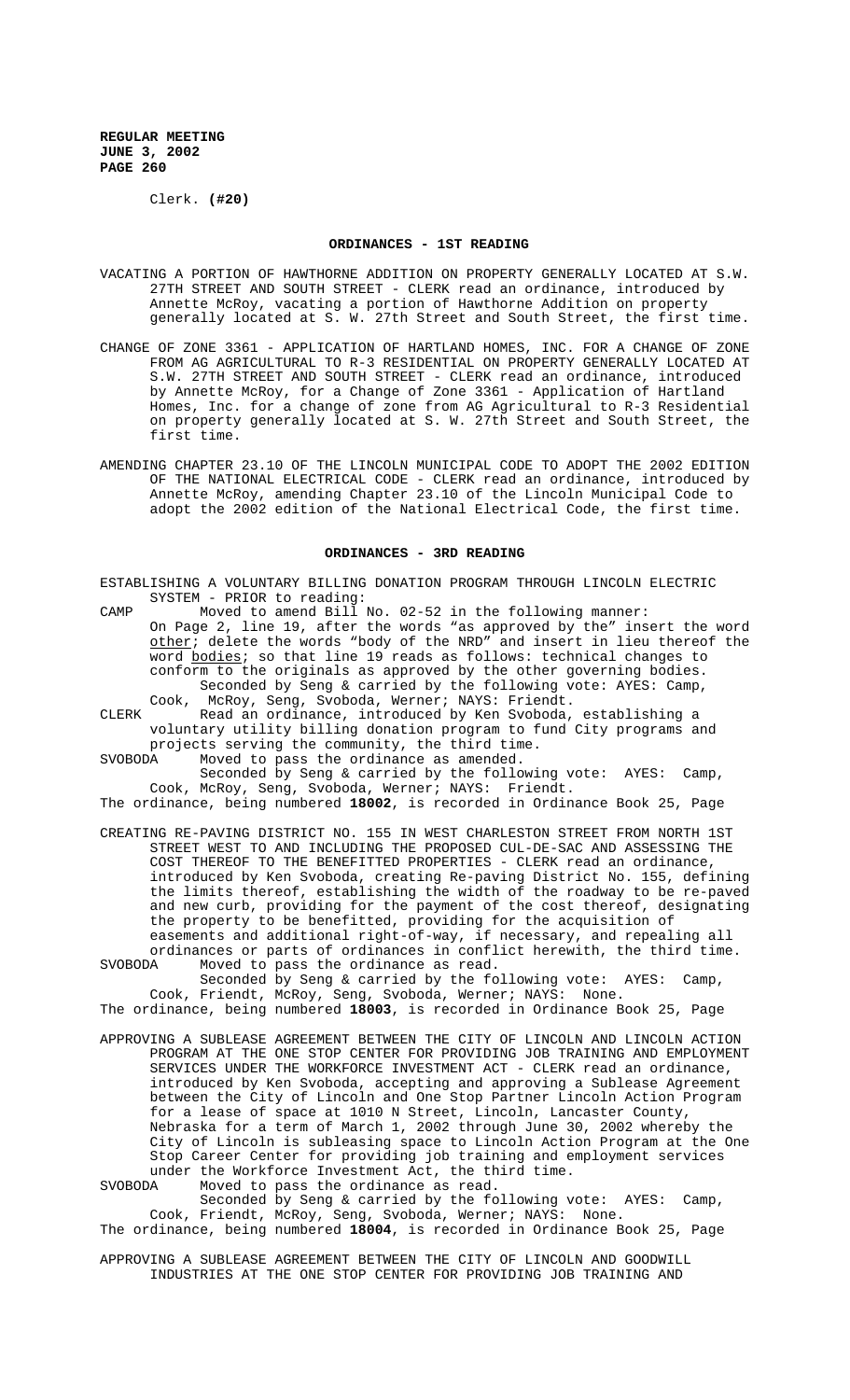EMPLOYMENT SERVICES UNDER THE WORKFORCE INVESTMENT ACT - CLERK read an ordinance, introduced by Ken Svoboda, accepting and approving a Sublease Agreement between the City of Lincoln and One Stop Partner Goodwill industries for a lease of space at 1010 N Street, Lincoln, Lancaster County, Nebraska for a term of March 1, 2002 through December 31, 2006 whereby the City of Lincoln is subleasing space to Goodwill Industries at the One Stop Career Center for providing job training and employment services under the Workforce Investment Act, the third time.

SVOBODA Moved to pass the ordinance as read.

Seconded by Seng & carried by the following vote: AYES: Camp, Cook, Friendt, McRoy, Seng, Svoboda, Werner; NAYS: None. The ordinance, being numbered **18005**, is recorded in Ordinance Book 25, Page

APPROVING A SUBLEASE AGREEMENT BETWEEN THE CITY OF LINCOLN AND NAF MULTICULTURAL DEVELOPMENT CORPORATION FOR PROVIDING JOB TRAINING AND EMPLOYMENT SERVICES UNDER THE WORKFORCE INVESTMENT ACT - CLERK read an ordinance, introduced by Ken Svoboda, accepting and approving a Sublease Agreement between the City of Lincoln and One Stop Partner NAF Multicultural Human Development Corporation for a lease of space at 1010 N Street, Lincoln, Lancaster County, Nebraska for a term of March 1, 2002 through December 31, 2006 whereby the City of Lincoln is subleasing space to NAF Multicultural Human Development Corporation at the One Stopo Career Center for providing job training and employment services under the Workforce Investment Act, the third time.

SVOBODA Moved to pass the ordinance as read.

Seconded by Seng & carried by the following vote: AYES: Camp, Cook, Friendt, McRoy, Seng, Svoboda, Werner; NAYS: None. The ordinance, being numbered **18006**, is recorded in Ordinance Book 25, Page

APPROVING THE NORTHEAST COMMUNITY RECREATIONAL SPORTS COMPLEX IMPROVEMENT, LEASE, AND OPERATING AGREEMENT BETWEEN JOINT ANTELOPE VALLEY AUTHORITY, THE BOARD OF REGENTS OF THE UNIVERSITY OF NEBRASKA, AND THE CITY OF LINCOLN, NEBRASKA FOR THE DEVELOPMENT OF THE NORTHEAST COMMUNITY RECREATIONAL SPORTS COMPLEX ON PROPERTY GENERALLY LOCATED AT 32ND STREET AND LEIGHTON AVENUE - PRIOR to reading:

SVOBODA Moved to amend Bill No. 02-68 in the following manner: On Page 2, line 19, after the words "as approved by the" insert the word other; delete the words "body of the NRD" and insert in lieu thereof the

word bodies; so that line 19 reads as follows: technical changes to conform to the originals as approved by the other governing bodies. Seconded by Seng & carried by the following vote: AYES: Camp, Cook, Friendt, McRoy, Seng, Svoboda, Werner; NAYS: None.

CLERK Read an ordinance, introduced by Ken Svoboda, approving an Improvement Lease and Operating Agreement (Agreement) and accepting the terms and conditions of the Lease and Operating Agreement (Agreement) and accepting the terms and conditions of the Lease and Operating Agreement between the Board of Regents of the University of Nebraska, a public body corporate and governing body of the University of Nebraska (University), the City of Lincoln, Nebraska, a municipal corporation (City), and the Joint Antelope Valley Authority, a joint administrative entity created under the Interlocal Cooperation Act Neb. Rev. Stat. § 13-801 et seq., public agencies within the meaning of Neb. Rev. Stat. § 13-803 (Reissue 1997), under which the parties agree that it is in their best interest to coordinate planning, development, and implementation of a joint use shared facility complex to be known as the Northeast Community Recreational Sports Complex (Complex) in connection with the Antelope Valley Study and the United States Army Corps of Engineer Antelope Creek Feasibility Study No. M-5244(3) (Project), in cooperation with one another through the Agreement setting forth the provisions for improvement, lease, and operating the Complex, and upon the terms and conditions set forth in the Agreement, the third time.<br>SVOBODA Moved to pass the ordinance as amended.

Moved to pass the ordinance as amended. Seconded by Seng & carried by the following vote: AYES: Camp, Cook, Friendt, McRoy, Seng, Svoboda, Werner; NAYS: None.

The ordinance, being numbered **18007**, is recorded in Ordinance Book 25, Page

**MISCELLANEOUS BUSINESS**

**PENDING LIST -**